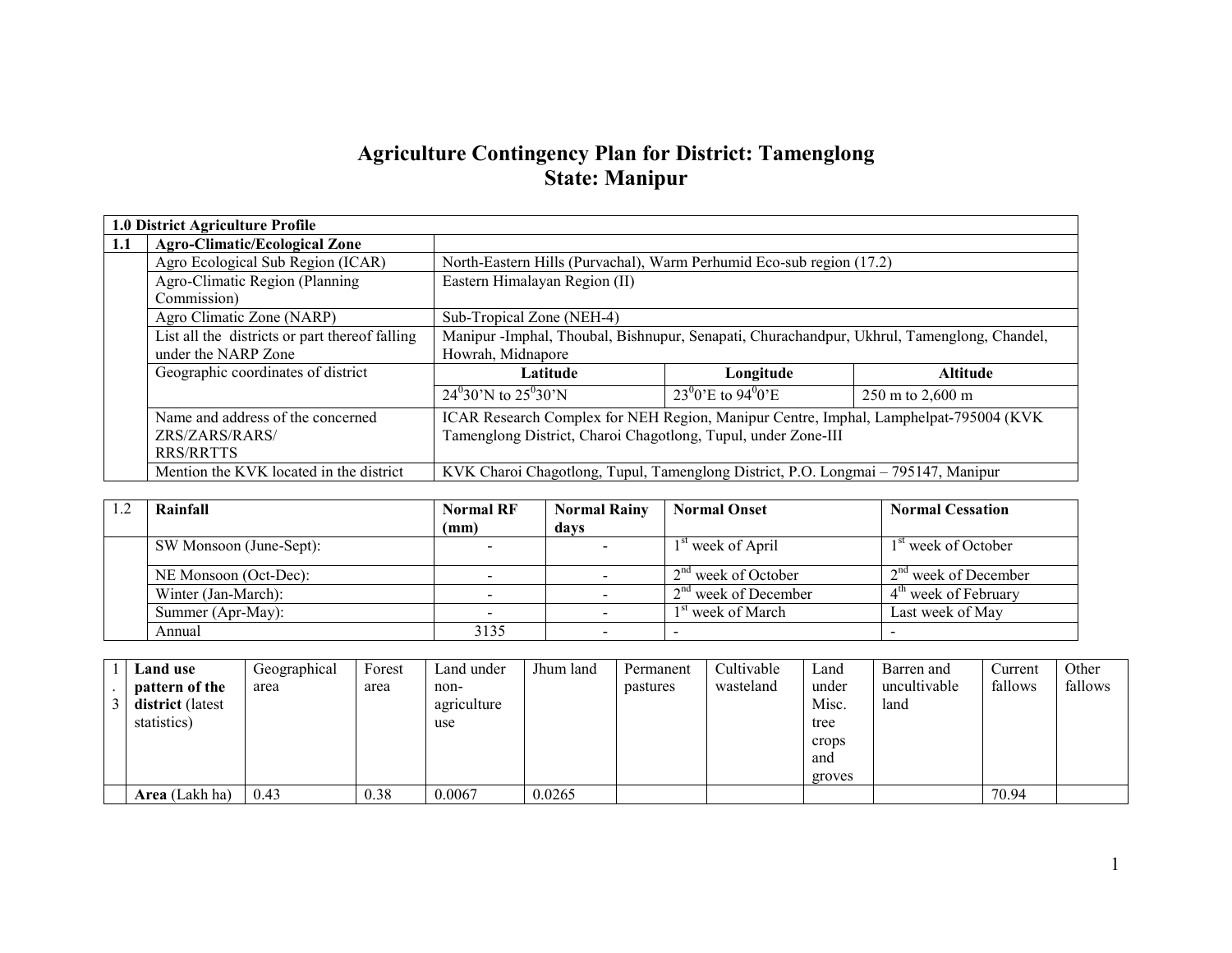| 1.4 | Major Soils (common names like shallow red soils etc.,) | Area $('000 ha)$ | Percent $(\% )$ of total |
|-----|---------------------------------------------------------|------------------|--------------------------|
|     | Red soils                                               | 259.1            | 60                       |
|     | Laterite soils                                          | 86.3             | 20                       |
|     | Alluvial soils                                          | 43.1             | l0                       |
|     | Sandy loam soils                                        | 43.1             | 10                       |
| 1.5 | <b>Agricultural land use</b>                            | Area ('000ha)    | Cropping intensity %     |
|     | Net sown area                                           | .007             | $104\%$                  |
|     | Area sown more than once                                | 0.5              |                          |
|     | Gross cropped area                                      | 13.0             |                          |

| 1.6 | Irrigation                              | Area ('000ha)            |                          |                                    |  |  |  |  |  |
|-----|-----------------------------------------|--------------------------|--------------------------|------------------------------------|--|--|--|--|--|
|     | Net irrigated area                      | 5.69                     |                          |                                    |  |  |  |  |  |
|     | Gross irrigated area                    | 9.52                     |                          |                                    |  |  |  |  |  |
|     | Rainfed area                            |                          |                          |                                    |  |  |  |  |  |
|     | <b>Source of Irrigation</b>             | Number                   | Area ('000ha)            | Percentage of total irrigated area |  |  |  |  |  |
|     | Canals                                  |                          | 0.2                      |                                    |  |  |  |  |  |
|     | Tanks                                   | $\blacksquare$           | $\sim$                   | $\sim$                             |  |  |  |  |  |
|     | Open wells                              |                          | $\sim$                   | $\sim$                             |  |  |  |  |  |
|     | Bore wells                              | $\theta$                 | $\overline{\phantom{a}}$ | $\overline{\phantom{a}}$           |  |  |  |  |  |
|     | Lift irrigation                         | $\boldsymbol{0}$         | $\overline{\phantom{a}}$ | $\sim$                             |  |  |  |  |  |
|     | Micro-irrigation                        | $\theta$                 | $\sim$                   | $\sim$                             |  |  |  |  |  |
|     | Surface flow Irrigation                 | 37.0                     | 5.6                      | 60.0                               |  |  |  |  |  |
|     | Other sources                           |                          | 0.0                      | $\overline{\phantom{0}}$           |  |  |  |  |  |
|     | <b>Total Irrigated Area</b>             | $\overline{\phantom{a}}$ | 5.90                     | $\sim$                             |  |  |  |  |  |
|     | Pump sets                               | 9                        | $\sim$                   | $\overline{\phantom{0}}$           |  |  |  |  |  |
|     | No. of Tractors                         | $\theta$                 | $\theta$                 |                                    |  |  |  |  |  |
|     | Groundwater availability and use* (Data | No. of blocks/Tensils    | $(\%)$ area              |                                    |  |  |  |  |  |
|     | source: State/Central Ground water      |                          |                          |                                    |  |  |  |  |  |
|     | Department/Board)                       |                          |                          |                                    |  |  |  |  |  |
|     | Over exploited                          | $\overline{\phantom{a}}$ | $\sim$                   |                                    |  |  |  |  |  |
|     | Critical                                |                          | $\overline{\phantom{a}}$ |                                    |  |  |  |  |  |
|     | Semi-critical                           | $\overline{\phantom{a}}$ | $\overline{\phantom{a}}$ |                                    |  |  |  |  |  |
|     | Safe                                    |                          | $\overline{\phantom{a}}$ |                                    |  |  |  |  |  |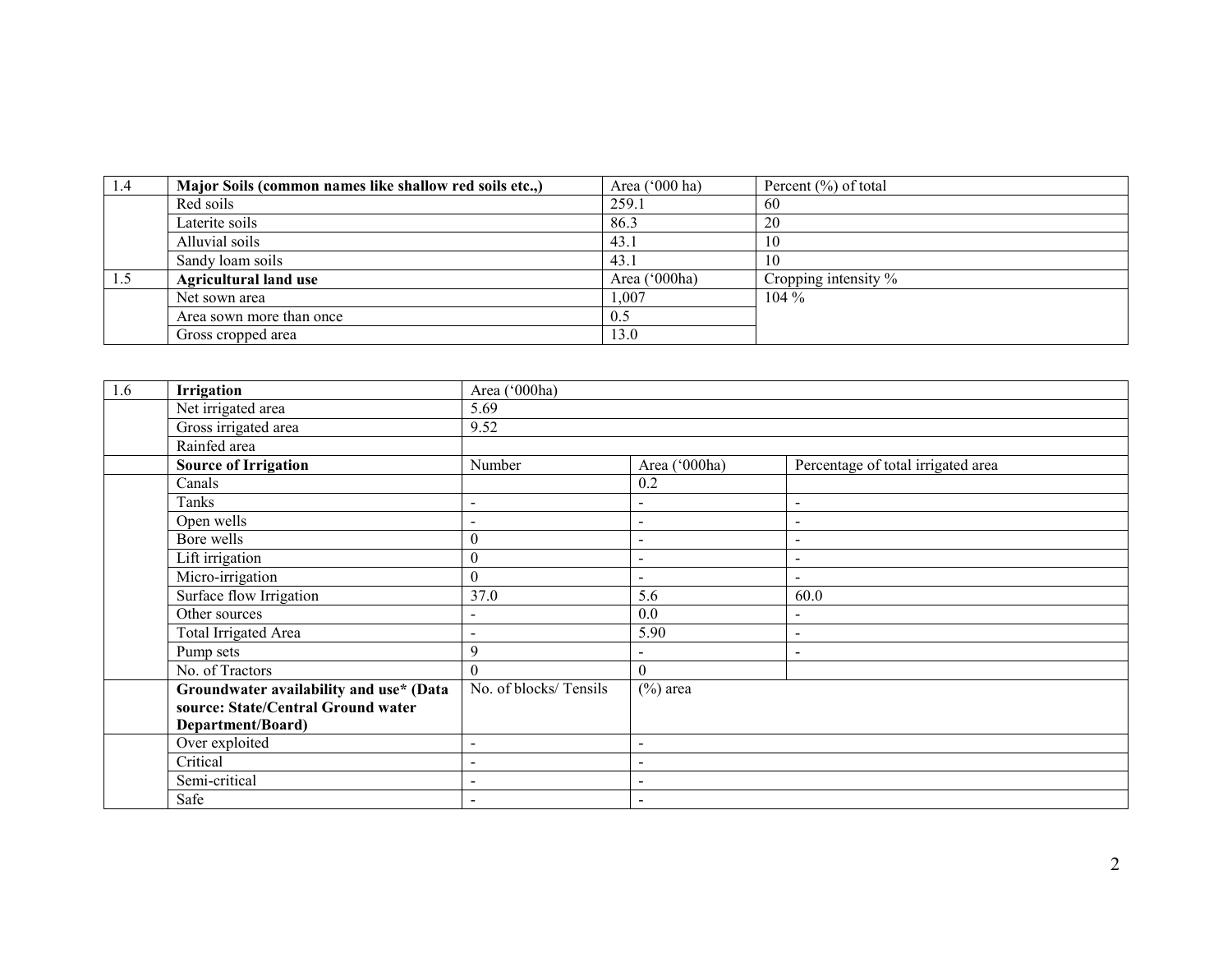|       | $\cdot\cdot\cdot$<br>T<br>l use ground<br>Wastewater availability and                                                                 |  |  |  |  |  |  |
|-------|---------------------------------------------------------------------------------------------------------------------------------------|--|--|--|--|--|--|
|       | water quality                                                                                                                         |  |  |  |  |  |  |
| *ove. | 70%<br>$100\%$<br>100%<br>$:70-90\%$<br>critical:90-<br>semi-critical:<br>r-exploited:<br>water utilization $\geq$<br>safe.<br>ground |  |  |  |  |  |  |

# 1.7 Area under major field crops & horticulture etc. (2008-09)

| 1.7 | <b>Major Field Crops cultivated</b> | Area ('000ha)            |                   |                          |                          |                          |                          |              |  |
|-----|-------------------------------------|--------------------------|-------------------|--------------------------|--------------------------|--------------------------|--------------------------|--------------|--|
|     |                                     | Kharif                   |                   | Rabi                     |                          | <b>Summer</b>            |                          | <b>Total</b> |  |
|     |                                     | Irrigated                | Rainfed           | Irrigated                | Rainfed                  | Irrigated                | Rainfed                  |              |  |
|     | Rice (Jhum)                         | 10.0                     | 25.5              |                          |                          |                          | $\overline{\phantom{0}}$ | 35.5         |  |
|     | Maize                               |                          | 2.9               | $\blacksquare$           | $\overline{\phantom{a}}$ | $\sim$                   | $\blacksquare$           | 2.90         |  |
|     | Sugarcane                           | $\overline{a}$           | 3.14              | $\blacksquare$           | $\overline{a}$           | $\blacksquare$           | $\overline{\phantom{0}}$ | 3.14         |  |
|     | Wheat                               | $\overline{a}$           | $\blacksquare$    | $\blacksquare$           | 2.9                      | $\overline{\phantom{a}}$ | $\overline{\phantom{0}}$ | 2.90         |  |
|     | Pulses                              | $\overline{a}$           | $\overline{1.11}$ | $\blacksquare$           | 3.43                     | $\sim$                   | $\overline{a}$           | 4.54         |  |
|     | Oil seed                            | $\blacksquare$           | 0.66              | $\blacksquare$           | 7.78                     | $\blacksquare$           | ÷,                       | 8.44         |  |
|     | Potato                              |                          |                   |                          | 2.8                      |                          | ÷,                       | 2.80         |  |
|     | <b>Horticulture crops-Fruits</b>    | <b>Total area</b>        |                   | Irrigated                |                          | Rainfed                  |                          |              |  |
|     | Orange                              | 1894                     |                   |                          |                          | 1894                     |                          |              |  |
|     | 801<br>Banana                       |                          |                   | $\blacksquare$           |                          | 801                      |                          |              |  |
|     | Pineapple                           | 808<br>607               |                   | $\blacksquare$           |                          | 808                      |                          |              |  |
|     | Passion fruit                       |                          |                   | $\blacksquare$           |                          | 607                      |                          |              |  |
|     | Others fruits                       | 1395                     |                   | $\sim$                   |                          | 1395                     |                          |              |  |
|     | Horticulture crops-Vegetables       | <b>Total area</b>        |                   | <b>Irrigated</b>         |                          | Rainfed                  |                          |              |  |
|     | Cabbage                             | $\overline{45}$          |                   |                          |                          | $\overline{45}$          |                          |              |  |
|     | Cauliflower                         | $\overline{22}$          |                   | $\blacksquare$           |                          | $\overline{22}$          |                          |              |  |
|     | Tomato                              | $\overline{31}$          |                   | $\blacksquare$           |                          | $\overline{31}$          |                          |              |  |
|     | Pea                                 | 100                      |                   | $\blacksquare$           |                          | 100                      |                          |              |  |
|     | Potato                              | 110                      |                   |                          |                          | 110                      |                          |              |  |
|     | <b>Medicinal and Aromatic crops</b> | <b>Total area</b>        |                   | Irrigated                |                          | Rainfed                  |                          |              |  |
|     |                                     |                          |                   |                          |                          |                          |                          |              |  |
|     | Plantation crops                    | $\blacksquare$           |                   | $\blacksquare$           |                          | $\blacksquare$           |                          |              |  |
|     | Fodder crops                        | $\blacksquare$           |                   | $\overline{\phantom{a}}$ |                          | $\blacksquare$           |                          |              |  |
|     | Total fodder crop area              | $\overline{\phantom{a}}$ |                   | $\overline{\phantom{a}}$ |                          | $\overline{\phantom{a}}$ |                          |              |  |
|     | Grazing land                        |                          |                   | $\overline{\phantom{a}}$ |                          | $\overline{\phantom{a}}$ |                          |              |  |
|     | Sericulture etc.                    | $\blacksquare$           |                   | $\blacksquare$           |                          | $\blacksquare$           |                          |              |  |
|     | Others (specify)                    |                          |                   | $\blacksquare$           |                          | $\blacksquare$           |                          |              |  |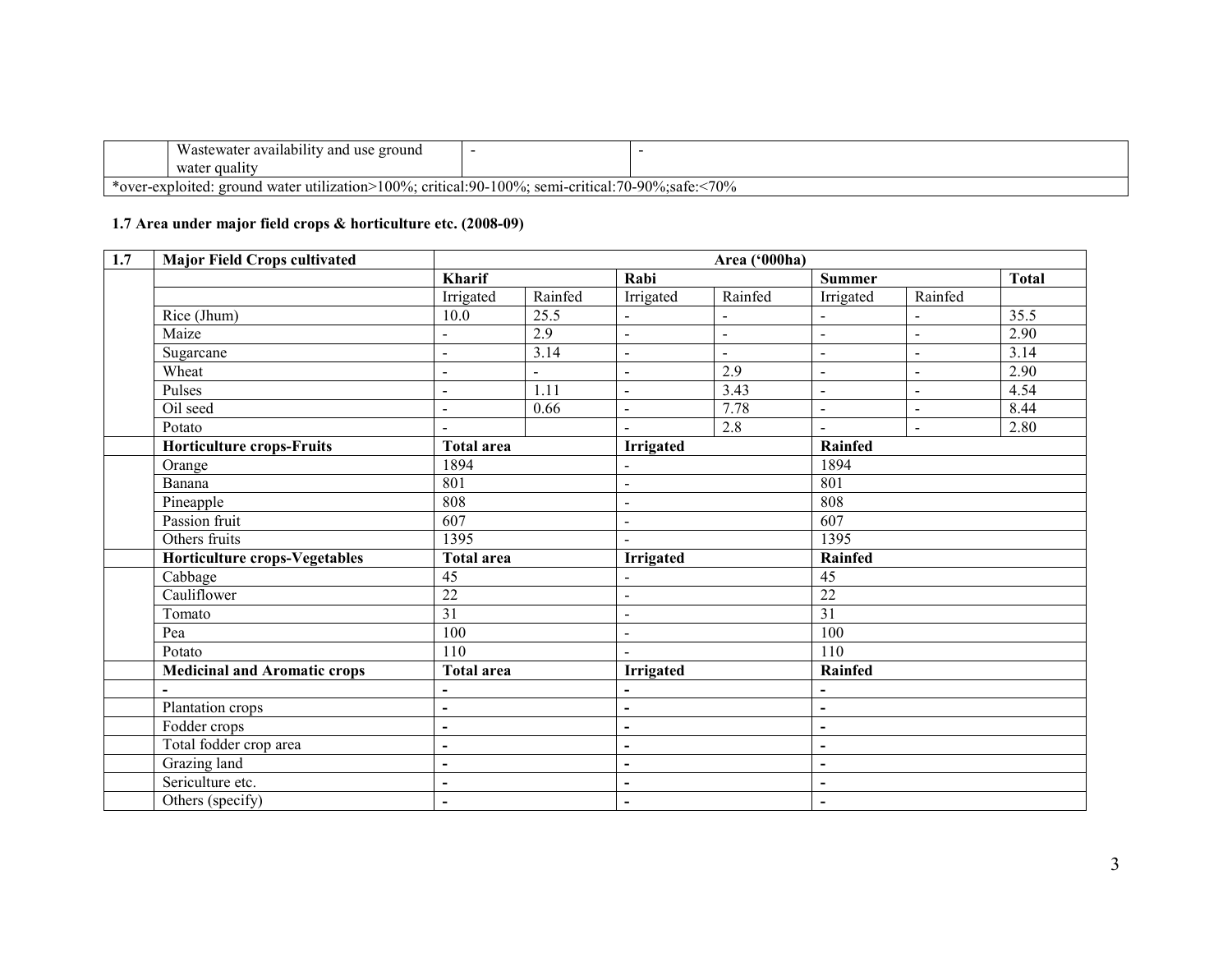| 1.8 | Livestock (in number)                                                 |                                           | <b>Male ('000)</b> |                                                          |                        | Female ('000)                                                                                    |                           | <b>Total ('000)</b>                                                 |                                                             |
|-----|-----------------------------------------------------------------------|-------------------------------------------|--------------------|----------------------------------------------------------|------------------------|--------------------------------------------------------------------------------------------------|---------------------------|---------------------------------------------------------------------|-------------------------------------------------------------|
|     | Non descriptive Cattle (local low yielding)                           |                                           | 10.18              |                                                          |                        | 22.69                                                                                            |                           |                                                                     |                                                             |
|     | Crossbred cattle                                                      |                                           | 0.22               |                                                          |                        | 0.72                                                                                             |                           |                                                                     |                                                             |
|     | Non descriptive Buffaloes                                             |                                           | 3.40               |                                                          |                        | 8.09                                                                                             |                           |                                                                     |                                                             |
|     | Goat                                                                  |                                           | 3.24               |                                                          |                        | 4.10<br>$\theta$                                                                                 |                           | 7.35                                                                |                                                             |
|     | Sheep                                                                 |                                           | $\theta$           |                                                          |                        |                                                                                                  |                           | $\theta$                                                            |                                                             |
|     | Others (Camel, Pig, Yak, Mithun etc.)                                 |                                           | 14.14              |                                                          |                        | 17.40                                                                                            |                           | 31.54                                                               |                                                             |
|     | Commercial dairy farms (Number)                                       |                                           |                    |                                                          |                        |                                                                                                  |                           |                                                                     |                                                             |
| 1.9 | Poultry                                                               |                                           | No. of farms       |                                                          |                        |                                                                                                  | Total No. of birds ('000) |                                                                     |                                                             |
|     | Commercial                                                            |                                           |                    |                                                          |                        |                                                                                                  |                           |                                                                     |                                                             |
|     | Backyard                                                              |                                           |                    |                                                          |                        | 338.76                                                                                           |                           |                                                                     |                                                             |
|     | <b>Fisheries</b>                                                      |                                           |                    |                                                          |                        |                                                                                                  |                           |                                                                     |                                                             |
|     | A. Capture                                                            |                                           |                    |                                                          |                        |                                                                                                  |                           |                                                                     |                                                             |
|     | i) Marine (Data Source: Fisheries<br>No. of fishermen                 |                                           |                    | <b>Boats</b>                                             |                        |                                                                                                  | <b>Nets</b>               |                                                                     | <b>Storage</b>                                              |
|     | Department)<br>ii) Inland (Data Source: Fisheries                     | $\blacksquare$<br><b>No. Farmer owned</b> |                    | Mechanized<br>$\blacksquare$<br><b>No. of Reservoirs</b> | Non-<br>$\blacksquare$ | Mechanized<br>(Trawl nets,<br>mechanized<br>Gill nets)<br>$\blacksquare$<br>No. of village tanks |                           | Non-<br>mechanized<br>(Shore Seines,<br>Stake & trap<br>nets)<br>L. | facilities (ice<br>plants etc.)<br>$\overline{\phantom{a}}$ |
|     | Department)                                                           | ponds                                     |                    |                                                          |                        |                                                                                                  |                           |                                                                     |                                                             |
|     |                                                                       |                                           |                    |                                                          |                        |                                                                                                  | 14                        |                                                                     |                                                             |
|     | <b>B.</b> Culture                                                     |                                           |                    |                                                          |                        |                                                                                                  |                           |                                                                     |                                                             |
|     |                                                                       | Water Spread Area (ha)                    |                    |                                                          |                        | Yield (t/ha)                                                                                     |                           | Production ('000 tons)                                              |                                                             |
|     | i) Brackish water (Data Source:<br><b>MPEDA/Fisheries Department)</b> |                                           |                    |                                                          |                        |                                                                                                  |                           | 0.68                                                                |                                                             |
|     | ii) Fresh water (Data Source:<br><b>Fisheries Department)</b>         | 15                                        |                    |                                                          |                        |                                                                                                  |                           | 1.05                                                                |                                                             |
|     | <b>Others</b>                                                         |                                           |                    |                                                          |                        |                                                                                                  |                           |                                                                     |                                                             |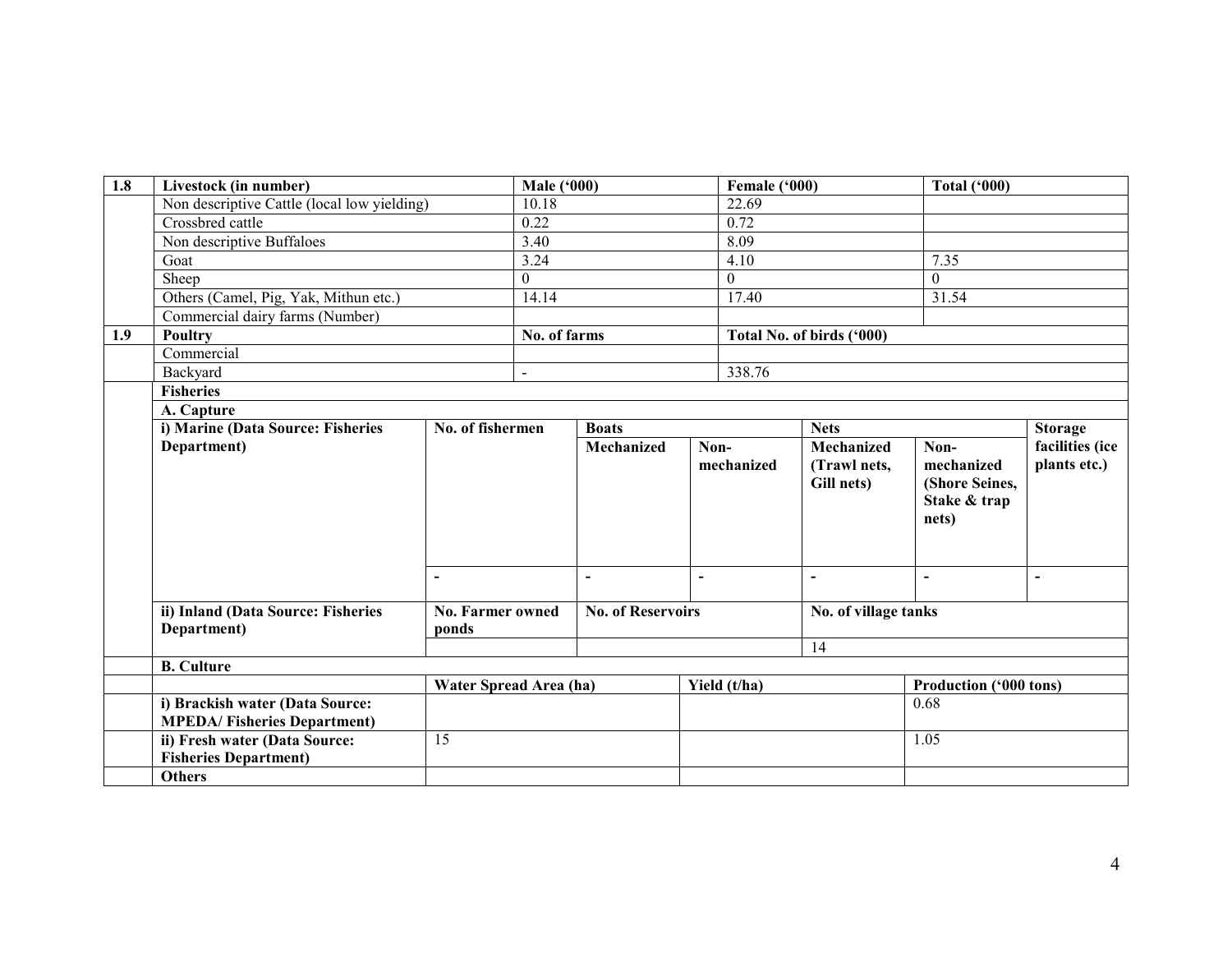| 1.11 Production and Productivity of major crops |
|-------------------------------------------------|
|-------------------------------------------------|

| 1.11                                                                      | Name of                         | <b>Kharif</b> |              | Rabi                                                              |              | <b>Summer</b>   |              | <b>Total</b>     |            | Crop residue  |
|---------------------------------------------------------------------------|---------------------------------|---------------|--------------|-------------------------------------------------------------------|--------------|-----------------|--------------|------------------|------------|---------------|
|                                                                           | crop                            |               |              |                                                                   |              |                 |              |                  |            | as fodder     |
|                                                                           |                                 |               |              |                                                                   |              |                 |              |                  |            | $(°000$ tons) |
|                                                                           |                                 | Production    | Productivity | Production                                                        | Productivity | Production      | Productivity | Production       | Productivi |               |
|                                                                           |                                 | $(^{o}000t)$  | (kg/ha)      | $(^{o}000t)$                                                      | (kg/ha)      | $(^{o}000t)$    | (kg/ha)      | $^{\prime}000t)$ | ty (kg/ha) |               |
|                                                                           |                                 |               |              | Major Field crops (Crops to be identified based on total acreage) |              |                 |              |                  |            |               |
|                                                                           | Paddy                           | 12.5          | 1319.3       |                                                                   |              |                 |              |                  |            |               |
|                                                                           | Maize                           |               |              |                                                                   |              |                 |              |                  |            |               |
|                                                                           | Pea                             |               |              |                                                                   |              |                 |              |                  |            |               |
| Major Horticultural crops (Crops to be identified based on total acreage) |                                 |               |              |                                                                   |              |                 |              |                  |            |               |
|                                                                           | Orange                          | 14.15         |              |                                                                   |              |                 |              | 14.15            |            |               |
|                                                                           | Pineapple                       | 6.99          |              |                                                                   |              |                 |              | 6.99             |            |               |
|                                                                           | Banana                          | 6.03          |              |                                                                   |              |                 |              | 6.03             |            |               |
|                                                                           | Passion fruit                   | 3.06          |              |                                                                   |              |                 |              | 3.06             |            |               |
|                                                                           | Ginger                          | 1.48          |              |                                                                   |              |                 |              | 1.48             |            |               |
|                                                                           | Chillies                        | 2.38          |              |                                                                   |              |                 |              | 2.38             |            |               |
|                                                                           |                                 |               |              |                                                                   |              |                 |              |                  |            |               |
| 1.12                                                                      | Sowing window for 5 major field |               | Rice         |                                                                   | <b>Maize</b> | <b>Chillies</b> |              | Orange           | Ginger     |               |
|                                                                           | crops (Start and end of normal  |               |              |                                                                   |              |                 |              |                  |            |               |
|                                                                           | sowing period)                  |               |              |                                                                   |              |                 |              |                  |            |               |

| sowing period)   |             |             |             |             |             |
|------------------|-------------|-------------|-------------|-------------|-------------|
| Kharif-Rainfed   | April - May | April - May | April - May | May-August  | April - May |
| Kharif-Irrigated |             |             |             |             |             |
| Rabi-Rainfed     |             |             |             |             |             |
| Rabi-Irrigated   |             |             |             |             |             |
| Summer-Rainfed   | April - May | April - May | April - May | April - May | April - May |
| Summer-Irrigated |             |             |             |             |             |

| 1.13 | What is the major contingency the district is | Regular | Occasional | <b>None</b> |
|------|-----------------------------------------------|---------|------------|-------------|
|      | prone to?                                     |         |            |             |
|      | Drought                                       |         |            |             |
|      | Flood                                         |         |            |             |
|      | Cyclone                                       |         |            |             |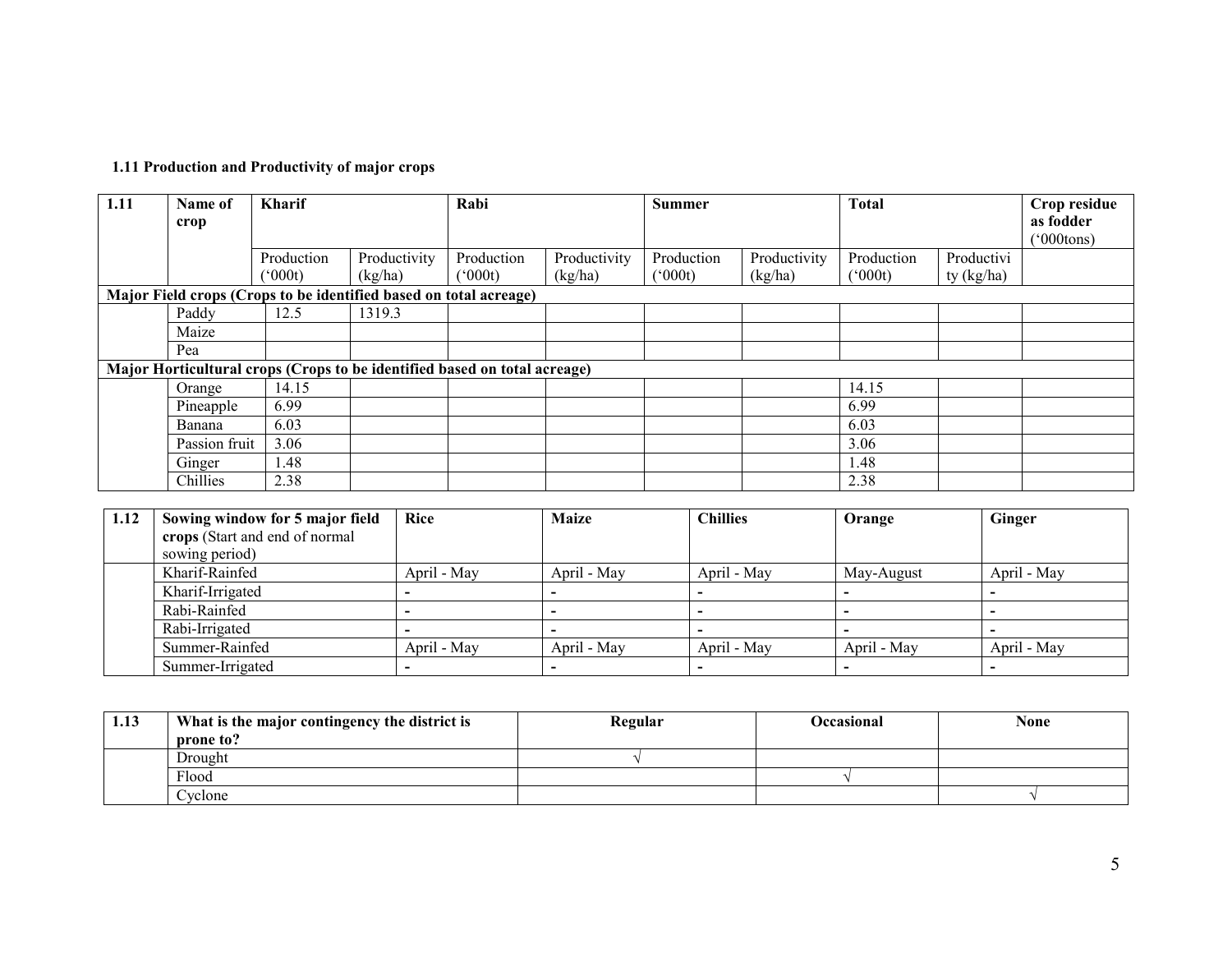| Hail storm                   |  |  |
|------------------------------|--|--|
| Heat wave                    |  |  |
| Cold wave                    |  |  |
| Frost                        |  |  |
| Sea water intrusion          |  |  |
| Pests and diseases (specify) |  |  |
| Others (Bamboo flowering)    |  |  |

| 1.14 | <b>Example 1 e</b> Digital maps of the district for<br>Include | $\cdot$ .<br>$\sim$<br>Location map<br>t district within<br>State as<br>Annexure<br>ОT | Enclosed:<br>y es |
|------|----------------------------------------------------------------|----------------------------------------------------------------------------------------|-------------------|
|      |                                                                | a annual raintall as n<br>$\hat{\ }$ Annexure $\angle$<br>Mear                         | Enclosed:<br>NG   |
|      |                                                                | Soil map as Annexure 3                                                                 | Enclosed:<br>NG   |





6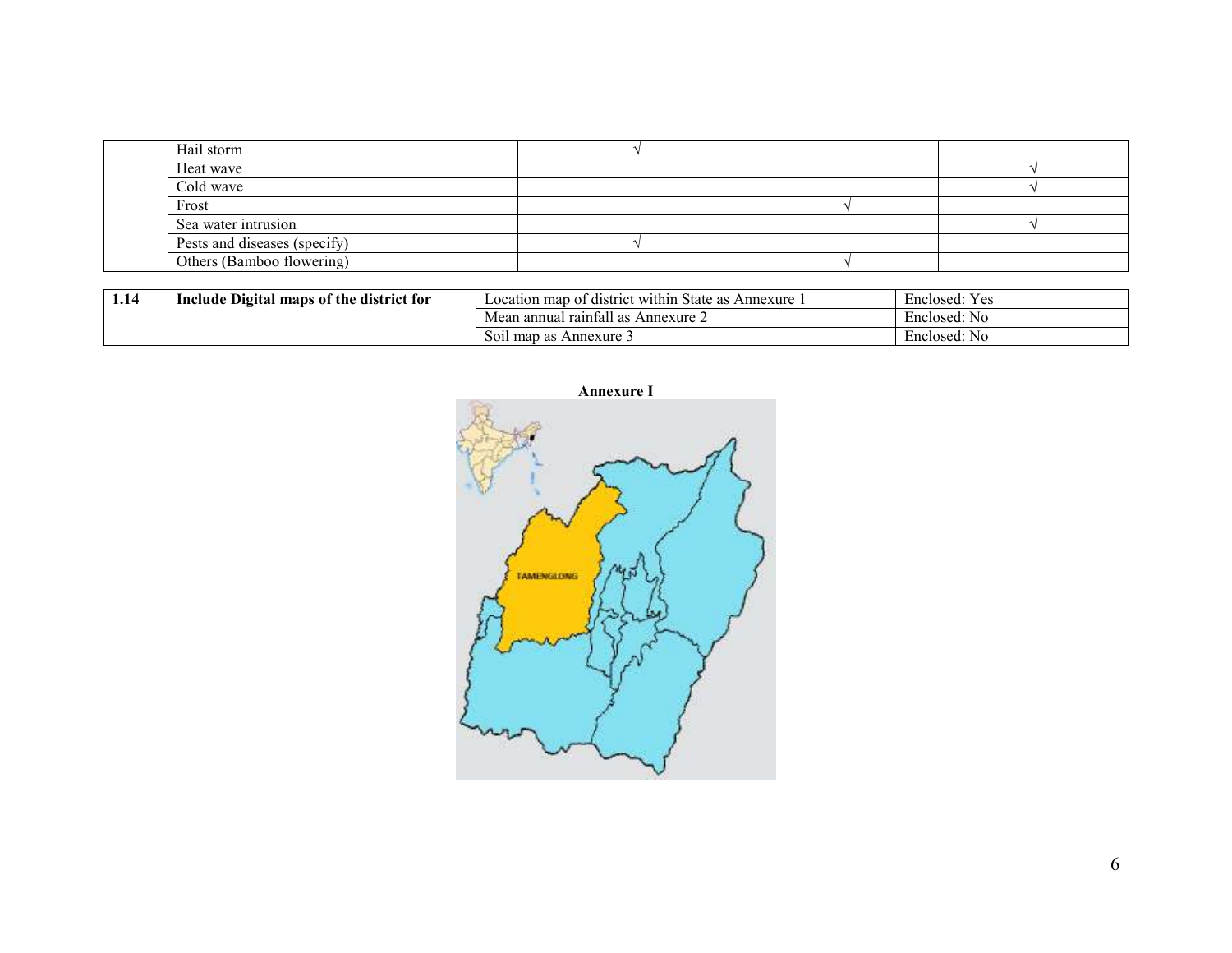# 2.0 Strategies for weather related contingencies

2.1 Drought

# 2.1.1 Rainfed situation

| Condition                                      |                                   |                                       | <b>Suggested Contingency measures</b> |                                               |                              |
|------------------------------------------------|-----------------------------------|---------------------------------------|---------------------------------------|-----------------------------------------------|------------------------------|
| <b>Early season drought</b><br>(delayed onset) | <b>Major Farming</b><br>situation | <b>Normal Crop/cropping</b><br>system | Change in crop/ cropping<br>system    | <b>Agronomic measures</b>                     | Remarks on<br>Implementation |
| Delay by 2 weeks                               | Shallow red soils                 | Paddy                                 | Upland rice/ Mixed cropping           | Decrease spacing &<br>Mulching                | <b>IWMP</b>                  |
| 3 <sup>rd</sup> week of April                  |                                   | Maize                                 | Prefer short duration var.            | Mulching                                      | <b>ISOPOM</b>                |
|                                                |                                   | King Chilli                           | Pulses crops                          | Bamboo drip irrigation                        | <b>NFSM</b>                  |
|                                                | Uplands                           | Orange                                | Pulses crops & Intercropping          | Drip irrigation, cover<br>crop & Mulching     | <b>IWMP</b>                  |
|                                                |                                   | Banana                                | Dwarf & drought resistant<br>variety  | Supplemental irrigation<br>$&$ Mulching       | <b>IWMP</b>                  |
|                                                |                                   | Paddy                                 | Upland rice                           | Decrease spacing $&$<br>Mulching              | <b>IWMP</b>                  |
|                                                |                                   | King Chilli                           | King Chilli with pulses crops         | Bamboo drip irrigation<br>& mulching practice | <b>NFSM</b>                  |
|                                                | Medium lands                      | Banana                                | Dwarf & drought resistant<br>variety  | Supplemental irrigation<br>$&$ Mulching       | <b>IWMP</b>                  |
|                                                |                                   | Colocasia                             | Colocasia with pulses crops           | Decrease spacing &<br>Mulching                |                              |
|                                                |                                   | Tree bean                             | Intercropping with pulses<br>crops    | Supplemental irrigation<br>$&$ Mulching       |                              |
|                                                | Eroded hill slope                 | Pigeon pea                            | Dwarf & drought resistant<br>variety  | Mulching                                      | <b>IWMP</b>                  |
|                                                |                                   | Colocasia                             | Colocasia with pulses crops           | Decrease spacing $&$<br>Mulching              |                              |
|                                                |                                   | Papaya                                | Crop rotation with pulses<br>crops    | Rice husk mulching                            |                              |

| $\cdots$<br><b>ondition</b> |                         |                         | Suggested<br>ontingency_<br>measures                                          |                         |                           |
|-----------------------------|-------------------------|-------------------------|-------------------------------------------------------------------------------|-------------------------|---------------------------|
| season<br>drought<br>£arF   | <b>Farming</b><br>Maior | rop/cropping/<br>Normal | $\sim$<br><b>hange</b><br>$\mathbf{C} \mathbf{C} \mathbf{D}$<br>cropping<br>m | : measures<br>Agronomic | <b>Remarks</b> on<br>- ne |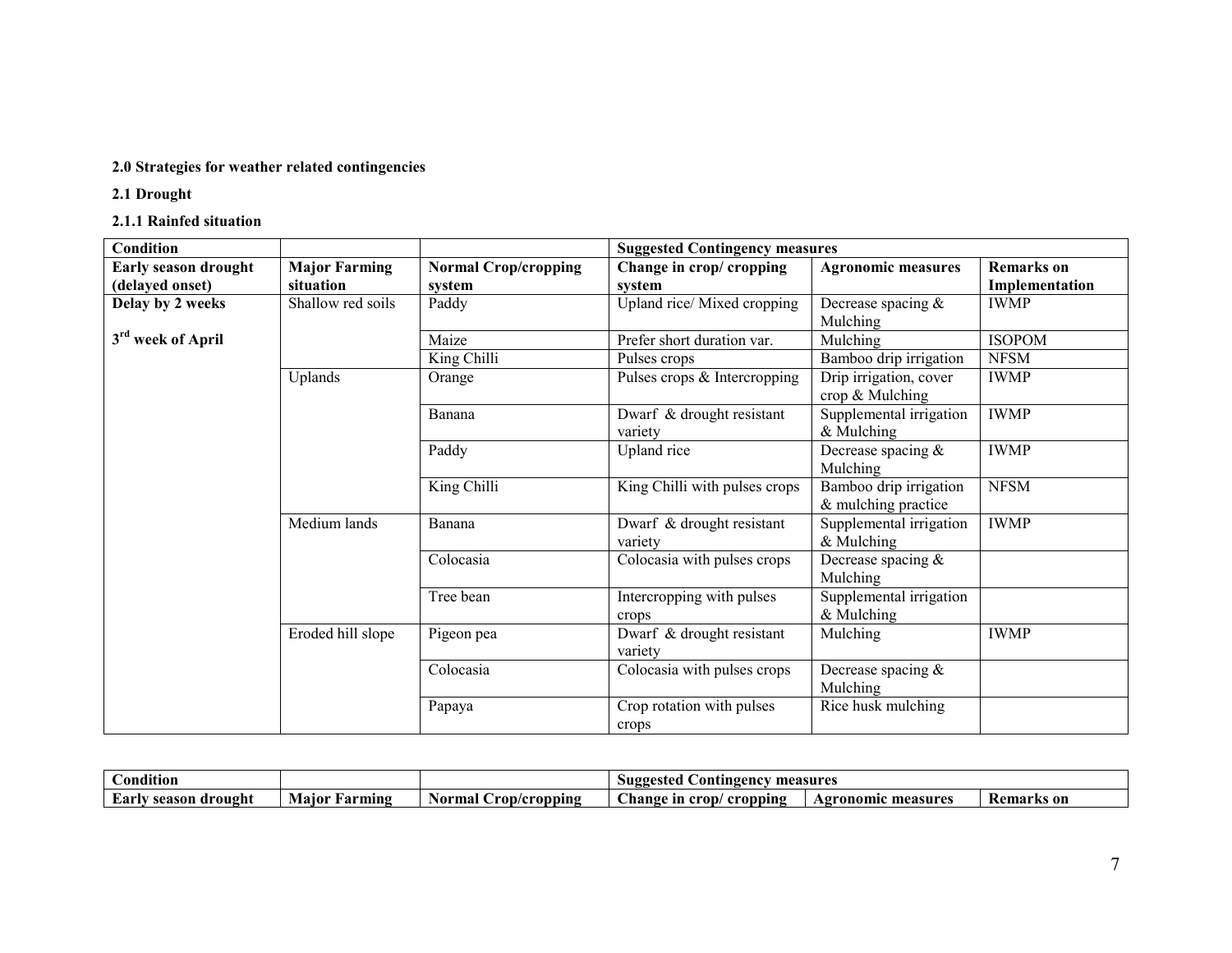| (delayed onset)             | situation         | system                              | system                                      |                                               | Implementation |
|-----------------------------|-------------------|-------------------------------------|---------------------------------------------|-----------------------------------------------|----------------|
| Delay by 4 weeks            | Shallow red soils | Paddy                               | Upland rice/Mixed<br>cropping               | Decrease spacing &<br>Mulching                | <b>IWMP</b>    |
| 1 <sup>st</sup> week of May |                   | Maize                               | Choose alternate crops like<br>pulses       | Mulching                                      | <b>ISOPOM</b>  |
|                             |                   | Chilli                              | Pulse crop/Intercropping                    | Bamboo drip irrigation                        | <b>NFSM</b>    |
|                             | Upland            | Orange/Perennial<br>plantation      | Choose alternate crops like<br>pulses       | Drip irrigation, $\&$<br>Mulching             | <b>IWMP</b>    |
|                             |                   | Banana                              | Prefer dwarf & drought<br>resistant variety | Supplemental irrigation<br>$&$ Mulching       | <b>IWMP</b>    |
|                             |                   | Paddy                               | Upland rice/Mixed<br>cropping               | Decrease spacing $&$<br>Mulching              | <b>IWMP</b>    |
|                             |                   | King Chilli                         | Choose alternate crops like<br>pulses       | Bamboo drip irrigation<br>& mulching practice | <b>NFSM</b>    |
|                             | Medium lands      | Tree bean/ Perennial<br>plantation  | Intercropping with pulses<br>crops          | Supplemental irrigation<br>$&$ Mulching       |                |
|                             |                   | Banana                              | Dwarf & drought resistant<br>variety        | Supplemental irrigation<br>$&$ Mulching       | <b>IWMP</b>    |
|                             |                   | Colocasia                           | Colocasia with pulses crops                 | Decrease spacing &<br>Mulching                |                |
|                             | Eroded hill slops | Pigeon pea                          | Dwarf & drought resistant<br>variety        | Supplemental irrigation<br>$&$ Mulching       | <b>IWMP</b>    |
|                             |                   | Colocasia                           | Colocasia with pulses crops                 | Decrease spacing $&$<br>Mulching              |                |
|                             |                   | Jackfruits/ Perennial<br>plantation | Jackfruit                                   | Mulching                                      |                |
|                             |                   | Papaya                              | Papaya                                      | Rice husk mulching                            |                |

| Condition                                      |                                   |                                          | <b>Suggested Contingency measures</b> |                                   |                              |  |
|------------------------------------------------|-----------------------------------|------------------------------------------|---------------------------------------|-----------------------------------|------------------------------|--|
| <b>Early season drought</b><br>(delayed onset) | <b>Major Farming</b><br>situation | <b>Normal</b><br>Crop/cropping<br>system | Change in crop/ cropping<br>system    | <b>Agronomic measures</b>         | Remarks on<br>Implementation |  |
| Delay by 6 weeks                               | Shallow red soils                 | Paddy/Main crop                          | Upland rice/Mixed cropping            | Decrease spacing $\&$<br>Mulching | <b>IWMP</b>                  |  |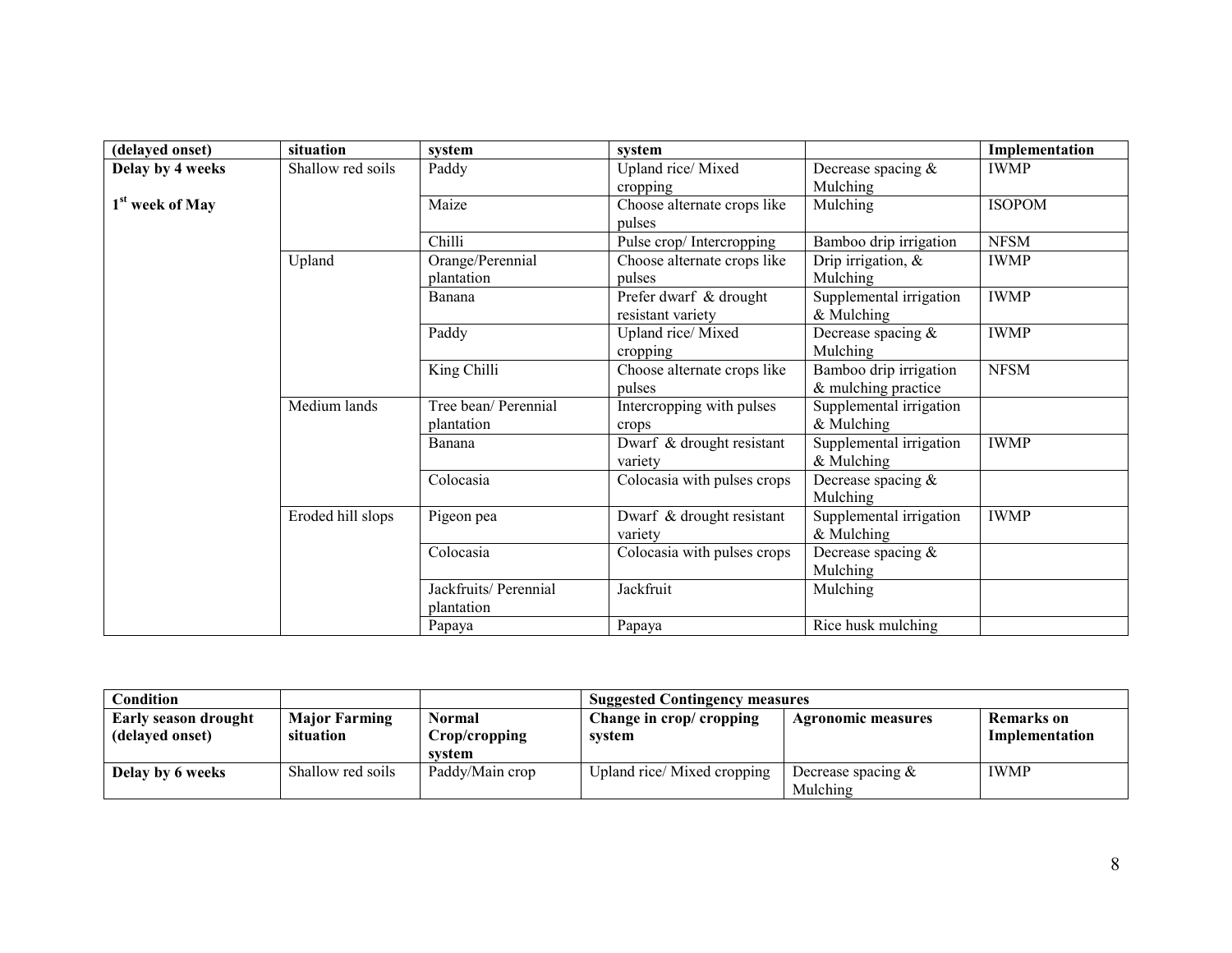| 3 <sup>rd</sup> week of May |                   | Maize                               | Maize short duration var.                   | Mulching                                      | <b>ISOPOM</b> |
|-----------------------------|-------------------|-------------------------------------|---------------------------------------------|-----------------------------------------------|---------------|
|                             |                   | King Chilli                         | King Chilli                                 | Mulching                                      | <b>NFSM</b>   |
|                             | Upland            | Orange/ Perennial<br>plantation     | Pulses crops & Intercropping                | Drip irrigation, cover crop<br>$&$ Mulching   | <b>IWMP</b>   |
|                             |                   | Banana                              | Prefer Dwarf & drought<br>resistant variety | Supplemental irrigation $&$<br>Mulching       | <b>IWMP</b>   |
|                             |                   | Paddy                               | Upland rice/Mixed cropping                  | Decrease spacing $&$<br>Mulching              | <b>IWMP</b>   |
|                             |                   | King Chilli                         | Chilli with pulses crops                    | Bamboo drip irrigation &<br>mulching practice | <b>NFSM</b>   |
|                             | Medium lands      | Tree bean/ Perennial<br>plantation  | Intercropping with pulses<br>crops          | Supplemental irrigation $\&$<br>Mulching      | $\sim$        |
|                             |                   | Banana                              | Dwarf & drought resistant<br>variety        | Supplemental irrigation $&$<br>Mulching       | <b>IWMP</b>   |
|                             |                   | Colocasia                           | Colocasia with pulses crops                 | Decrease spacing $&$<br>Mulching              |               |
|                             | Eroded hill slops | Pigeon pea                          | Dwarf & drought resistant<br>variety        | Supplemental irrigation $&$<br>Mulching       | <b>IWMP</b>   |
|                             |                   | Colocasia                           | Colocasia with pulses crops                 | Decrease spacing $&$<br>Mulching              |               |
|                             |                   | Jackfruits/ Perennial<br>plantation | Jackfruit                                   | Mulching                                      |               |
|                             |                   | Papaya                              | Papaya                                      | Rice husk mulching                            |               |

| Condition                               |                                   |                                | <b>Suggested Contingency measures</b> |                           |                                                  |  |
|-----------------------------------------|-----------------------------------|--------------------------------|---------------------------------------|---------------------------|--------------------------------------------------|--|
| <b>Early season</b><br>drought (delayed | <b>Major Farming</b><br>situation | Normal<br>Crop/cropping system | Change in crop/ cropping<br>svstem    | <b>Agronomic measures</b> | <b>Remarks</b> on<br>Implementation <sup>e</sup> |  |
| onset)                                  |                                   |                                |                                       |                           |                                                  |  |
| Delay by 8 weeks                        | Shallow red soils                 | Paddy                          | Upland rice/Mixed cropping            | Decrease spacing $\&$     | <b>IWMP</b>                                      |  |
|                                         |                                   |                                |                                       | Mulching                  |                                                  |  |
| 1 <sup>st</sup> week of June            |                                   | Maize                          | Prefer short duration var.            | Mulching                  | <b>ISOPOM</b>                                    |  |
|                                         |                                   | Chilli                         | Chilli                                | Bamboo drip irrigation    | <b>NFSM</b>                                      |  |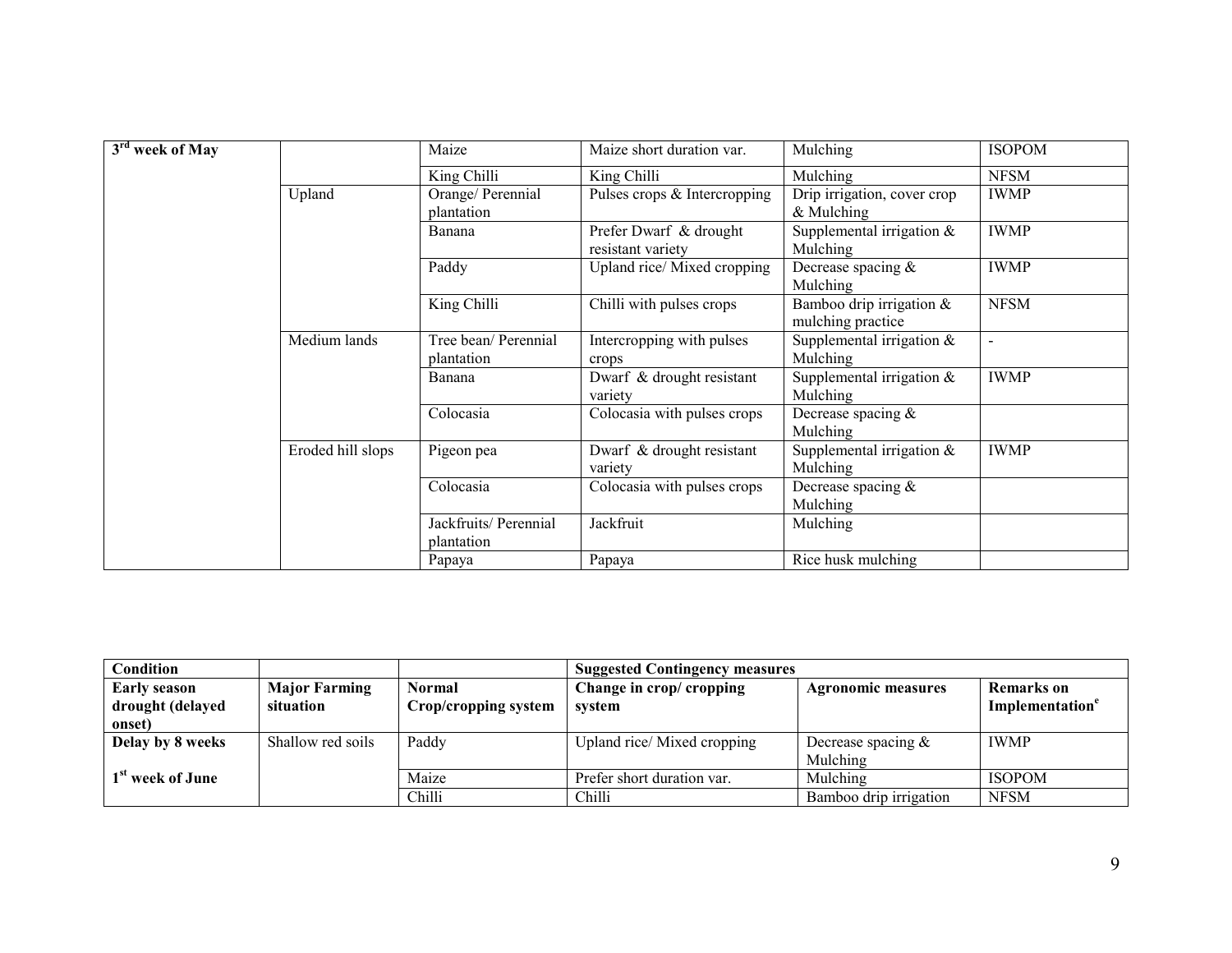| Upland            | Orange/ Perennial     | Choose Pulses crops &            | Drip irrigation, cover crop | <b>IWMP</b> |
|-------------------|-----------------------|----------------------------------|-----------------------------|-------------|
|                   | plantation            | Intercropping                    | & Mulching                  |             |
|                   | Banana                | Prefer dwarf & drought resistant | Supplemental irrigation $&$ | <b>IWMP</b> |
|                   |                       | variety                          | Mulching                    |             |
|                   | Paddy                 | Upland rice/Mixed cropping       | Mulching                    | <b>IWMP</b> |
|                   | King Chilli           | Chilli with pulses crops         | Bamboo drip irrigation $\&$ | <b>NFSM</b> |
|                   | Intercropping         |                                  | mulching practice           |             |
| Medium lands      | Tree bean/ Perennial  | Intercropping with pulses crops  | Supplemental irrigation $&$ |             |
|                   | plantation            |                                  | Mulching                    |             |
|                   | Banana                | Dwarf & drought resistant        |                             | <b>IWMP</b> |
|                   |                       | variety                          |                             |             |
|                   | Colocasia             | Colocasia with pulses crops      | Decrease spacing $&$        |             |
|                   |                       |                                  | Mulching                    |             |
| Eroded hill slops | Pigeon pea            | Dwarf & drought resistant        | Mulching                    | <b>IWMP</b> |
|                   |                       | variety                          |                             |             |
|                   | Colocasia             | Colocasia with pulses crops      | Decrease spacing $&$        |             |
|                   |                       |                                  | Mulching                    |             |
|                   | Jackfruits/ Perennial | Jackfruit                        | Mulching                    |             |
|                   | plantation            |                                  |                             |             |
|                   | Papaya                | Papaya                           | Rice husk mulching          |             |

| Condition               |                      |                   | <b>Suggested Contingency measures</b> |                                   |                   |
|-------------------------|----------------------|-------------------|---------------------------------------|-----------------------------------|-------------------|
| Early season drought    | <b>Major Farming</b> | Normal Crop/      | Change in crop/                       | Soil nutrient & moisture          | <b>Remarks</b> on |
| (Normal onset)          | situation            | cropping system   | cropping system                       | conservation measures             | Implementation    |
| Normal onset followed   | Shallow red soils    | Paddy             | Upland rice/Mixed                     | Decrease spacing & Mulching       |                   |
| by 15-20 days dry spell |                      |                   | cropping                              |                                   |                   |
| after sowing leading to |                      | Maize             | Pulses crops                          | Mulching                          |                   |
| poor germination/crop   |                      | King Chilli       |                                       | Bamboo drip irrigation            |                   |
| stand etc.              | Upland               | Orange/ Perennial | Intercropping with pulses             | Supplemental drip irrigation $\&$ |                   |
|                         |                      | plantation        | crops                                 | cover crop                        |                   |
|                         |                      | Banana            | Dwarf & drought                       | Supplemental irrigation $&$       |                   |
|                         |                      |                   | resistant variety                     | Mulching                          |                   |
|                         |                      | Paddy             | Upland rice/Mixed                     | Decrease spacing & Mulching       |                   |
|                         |                      |                   | cropping                              |                                   |                   |
|                         |                      | Chilli            | Pulses crops $\&$                     | Bamboo drip irrigation $\&$       |                   |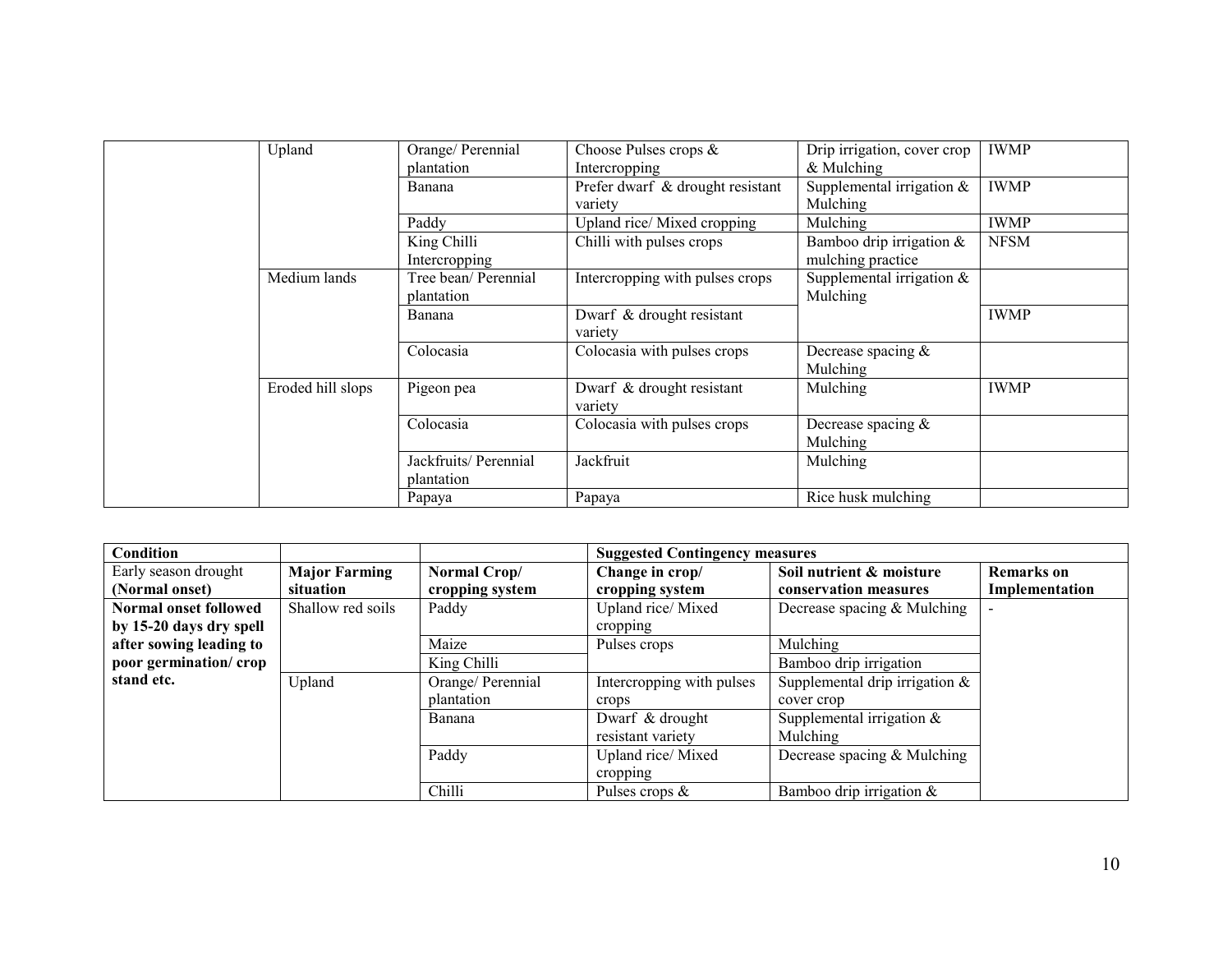|                   |                      | Intercropping             | mulching practice            |
|-------------------|----------------------|---------------------------|------------------------------|
| Medium lands      | Tree bean/ Perennial | Intercropping with pulses | Supplemental irrigation $&$  |
|                   | plantation           | crops                     | Mulching                     |
|                   | Banana               | Dwarf & drought           | Supplemental irrigation $&$  |
|                   |                      | resistant variety         | Mulching                     |
|                   | Colocasia            | Colocasia with pulses     | Decrease spacing & Mulching  |
|                   |                      | crops                     |                              |
| Eroded hill slops | Pigeon pea           | Dwarf & drought           | Supplemental irrigation $\&$ |
|                   |                      | resistant variety         | Mulching                     |
|                   | Colocasia            | Colocasia with pulses     | Decrease spacing & Mulching  |
|                   |                      | crops                     |                              |
|                   | Papaya               | Pulses crops $\&$         | Rice husk mulching           |
|                   |                      | Intercropping             |                              |

| Condition                                                                                  |                                   |                                 | <b>Suggested Contingency measures</b> |                                                    |                                     |
|--------------------------------------------------------------------------------------------|-----------------------------------|---------------------------------|---------------------------------------|----------------------------------------------------|-------------------------------------|
| Mid season drought (Long dry<br>spell, consecutive 2 weeks<br>rainless $(>2.5$ mm) period) | <b>Major Farming</b><br>situation | Normal Crop/<br>cropping system | Crop management                       | Soil nutrient & moisture<br>conservation measures  | <b>Remarks</b> on<br>Implementation |
| At vegetative stage                                                                        | Shallow red soils                 | Upland rice<br>Maize<br>Orange  | Intercropping with<br>pulses          | Mulching<br>Supplemental irrigation $\&$           |                                     |
|                                                                                            |                                   | Banana                          | Dwarf & drought<br>resistant variety  | Supplemental irrigation $\&$<br>Mulching           |                                     |
|                                                                                            | Uplands                           | Paddy                           | Upland rice/Mixed<br>cropping         | Mulching                                           |                                     |
|                                                                                            |                                   | King Chilli                     | Intercropping with                    | Drip irrigation $&$ mulching                       |                                     |
|                                                                                            |                                   | Tree bean                       | pulses                                | Supplemental irrigation, cover                     |                                     |
|                                                                                            |                                   | Banana                          |                                       | crops & Mulching                                   |                                     |
|                                                                                            | Medium lands                      | Tree bean                       | Intercropping with<br>pulses          | Supplemental irrigation, cover<br>crops & Mulching |                                     |
|                                                                                            |                                   | Pigeon pea                      | Dwarf & drought<br>resistant variety  |                                                    |                                     |
|                                                                                            |                                   | Colocasia                       | Colocasia with pulses<br>crops        |                                                    |                                     |
|                                                                                            | Eroded hill slope                 | Papaya                          | Intercropping with                    | Prefer cover crops in between                      |                                     |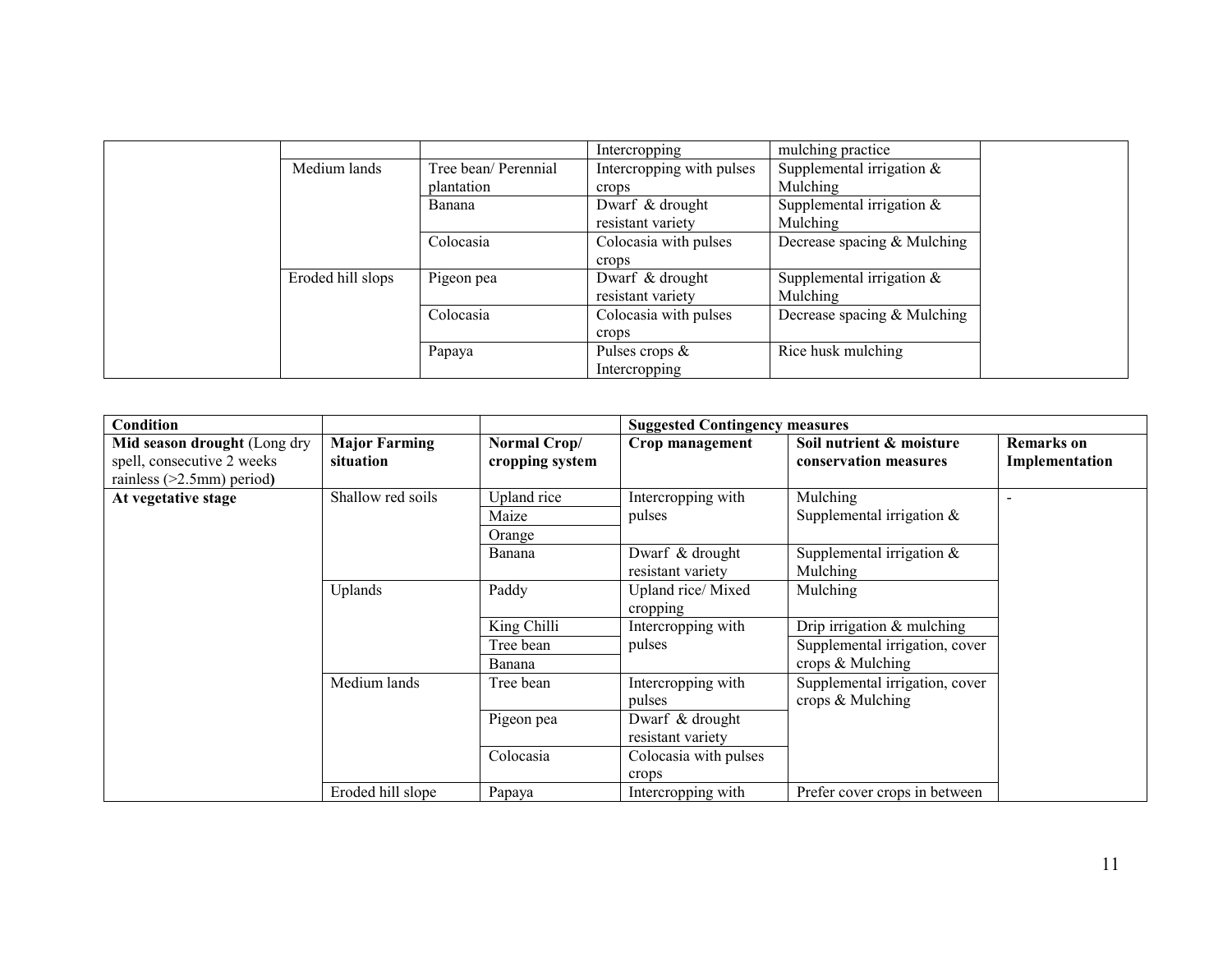|  |          | pulse:<br>$\cdots$ | the rows:<br>Mulching<br>with paddy husk |  |
|--|----------|--------------------|------------------------------------------|--|
|  | olocasia |                    | Mulching                                 |  |

| <b>Condition</b>      |                      |                      | <b>Suggested Contingency measures</b> |                              |                |  |
|-----------------------|----------------------|----------------------|---------------------------------------|------------------------------|----------------|--|
| Mid season drought    | <b>Major Farming</b> | Normal Crop/         | Crop management                       | Soil nutrient & moisture     | Remarks on     |  |
| (Long dry spell)      | situation            | cropping system      |                                       | conservation measures        | Implementation |  |
| At flowering/fruiting | Shallow red soils    | Upland rice          | Intercropping with pulses             | Mulching                     |                |  |
| stage                 |                      | Maize                | Intercropping with pulses             | Supplemental irrigation      |                |  |
|                       |                      |                      | crops                                 |                              |                |  |
|                       | Uplands              | Orange               | Pulses crops $\&$                     | Supplemental irrigation $&$  |                |  |
|                       |                      |                      | Intercropping                         | Mulching                     |                |  |
|                       |                      | Banana               | Pulses crops $\&$                     |                              |                |  |
|                       |                      |                      | Intercropping                         |                              |                |  |
|                       |                      | Paddy                | Upland rice/Mixed                     |                              |                |  |
|                       |                      |                      | cropping                              |                              |                |  |
|                       |                      | King Chilli          | Pulses crops &                        | Drip irrigation & mulching   |                |  |
|                       |                      |                      | Intercropping                         |                              |                |  |
|                       | Medium lands         | Tree bean/ Perennial | Pulses crops &                        | Supplemental irrigation $\&$ |                |  |
|                       |                      | plantation           | Intercropping                         | Mulching                     |                |  |
|                       |                      | Banana               | Dwarf & drought                       |                              |                |  |
|                       |                      |                      | resistant variety                     |                              |                |  |
|                       |                      | Colocasia            | Pulses crops $\&$                     |                              |                |  |
|                       |                      |                      | Intercropping                         |                              |                |  |
|                       | Eroded hill slope    | Pigeon pea           | Dwarf & drought                       | Supplemental irrigation $&$  |                |  |
|                       |                      |                      | resistant variety                     | Mulching                     |                |  |
|                       |                      | Colocasia            | Colocasia with pulses                 | Mulching                     |                |  |
|                       |                      |                      | crops                                 |                              |                |  |
|                       |                      | Papaya               | Pulses crops $\&$                     | Rice husk mulching           |                |  |
|                       |                      |                      | Intercropping                         |                              |                |  |

| $\cap$ ondition     |                                   |                                 | <b>Suggested Contingency measures</b> |                    |                                     |
|---------------------|-----------------------------------|---------------------------------|---------------------------------------|--------------------|-------------------------------------|
| Terminal<br>drought | <b>Major Farming</b><br>situation | Normal Crop/ cropping<br>system | rop management                        | Rabi Crop planning | <b>Remarks</b> on<br>Implementation |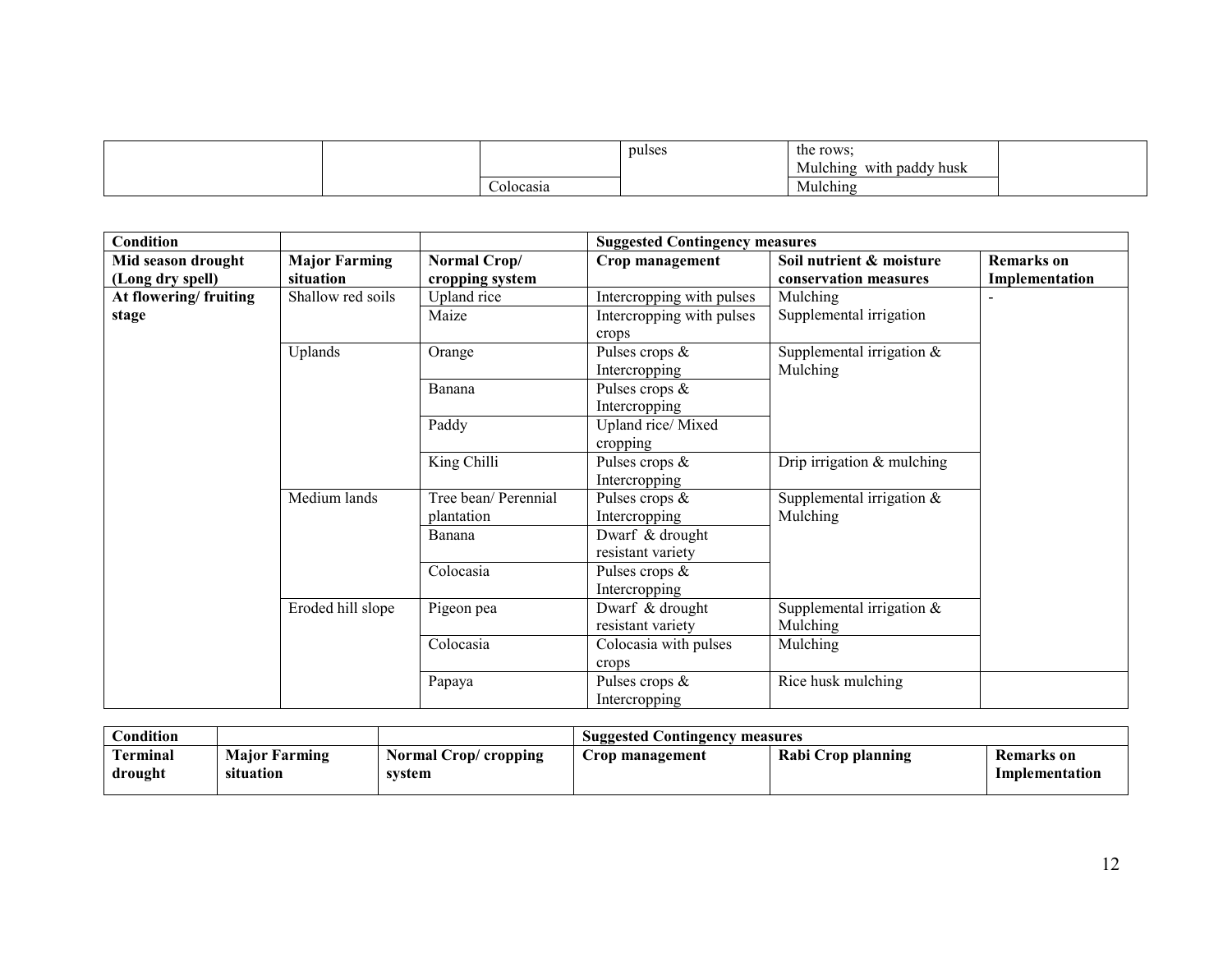| Shallow red soils | Upland rice                  | Resowing & Crop rotation    | Intercropping with short       |
|-------------------|------------------------------|-----------------------------|--------------------------------|
|                   | Maize                        | Intercropping with pulses   | duration pulses                |
|                   |                              | crops                       |                                |
|                   | King Chilli                  | Intercropping with pulses   |                                |
|                   |                              | crops                       |                                |
| Uplands           | Orange/ Perennial plantation | Pulses crops $\&$           | Soil & moisture conservation   |
|                   |                              | Intercropping               | practices like cover crop $\&$ |
|                   | Banana                       | Dwarf & drought resistant   | Mulching                       |
|                   |                              | variety                     |                                |
|                   | Paddy                        | Upland rice/Mixed           |                                |
|                   |                              | cropping                    |                                |
|                   | King Chilli                  | King Chilli with pulses     | Bamboo drip irrigation $\&$    |
|                   |                              | crops                       | mulching practice              |
| Medium lands      | Tree bean/ Perennial         | Intercropping with pulses   | Supplemental irrigation $&$    |
|                   | plantation                   | crops                       | Mulching                       |
|                   | Banana                       | Dwarf & drought resistant   |                                |
|                   |                              | variety                     |                                |
|                   | Colocasia                    | Colocasia with pulses crops |                                |
| Eroded hill slope | Pigeon pea                   | Dwarf & drought resistant   | Supplemental irrigation $\&$   |
|                   |                              | variety                     | Mulching                       |
|                   | Colocasia                    | Colocasia with pulses crops | Rice husk mulching             |
|                   | Papaya                       | Pulses crops $\&$           |                                |
|                   |                              | Intercropping               |                                |

## 2.1.2 Irrigated situation

| Condition                |                      |                             | <b>Suggested Contingency measures</b> |                       |                   |
|--------------------------|----------------------|-----------------------------|---------------------------------------|-----------------------|-------------------|
| Delayed release of water | <b>Major Farming</b> | <b>Normal Crop/cropping</b> | Change in crop/ cropping              | Agronomic             | <b>Remarks</b> on |
| in canals due to low     | situation            | system                      | svstem                                | measures              | Implementation    |
| rainfall                 | Shallow red soils    | Upland rice                 | Upland rice/Mixed cropping            | Decrease spacing $\&$ |                   |
|                          |                      |                             |                                       | Mulching              |                   |
|                          |                      | Maize                       | Prefr short duration var.             | Mulching              |                   |
|                          |                      | King Chilli                 | Pulses crops & Intercropping          | Bamboo drip           |                   |
|                          |                      |                             |                                       | irrigation            |                   |
|                          | Uplands              | Orange/ Perennial           | Intercropping with pulses crops to    | Supplemental          |                   |
|                          |                      | plantation                  | conserve soil & moisture              | irrigation $\&$       |                   |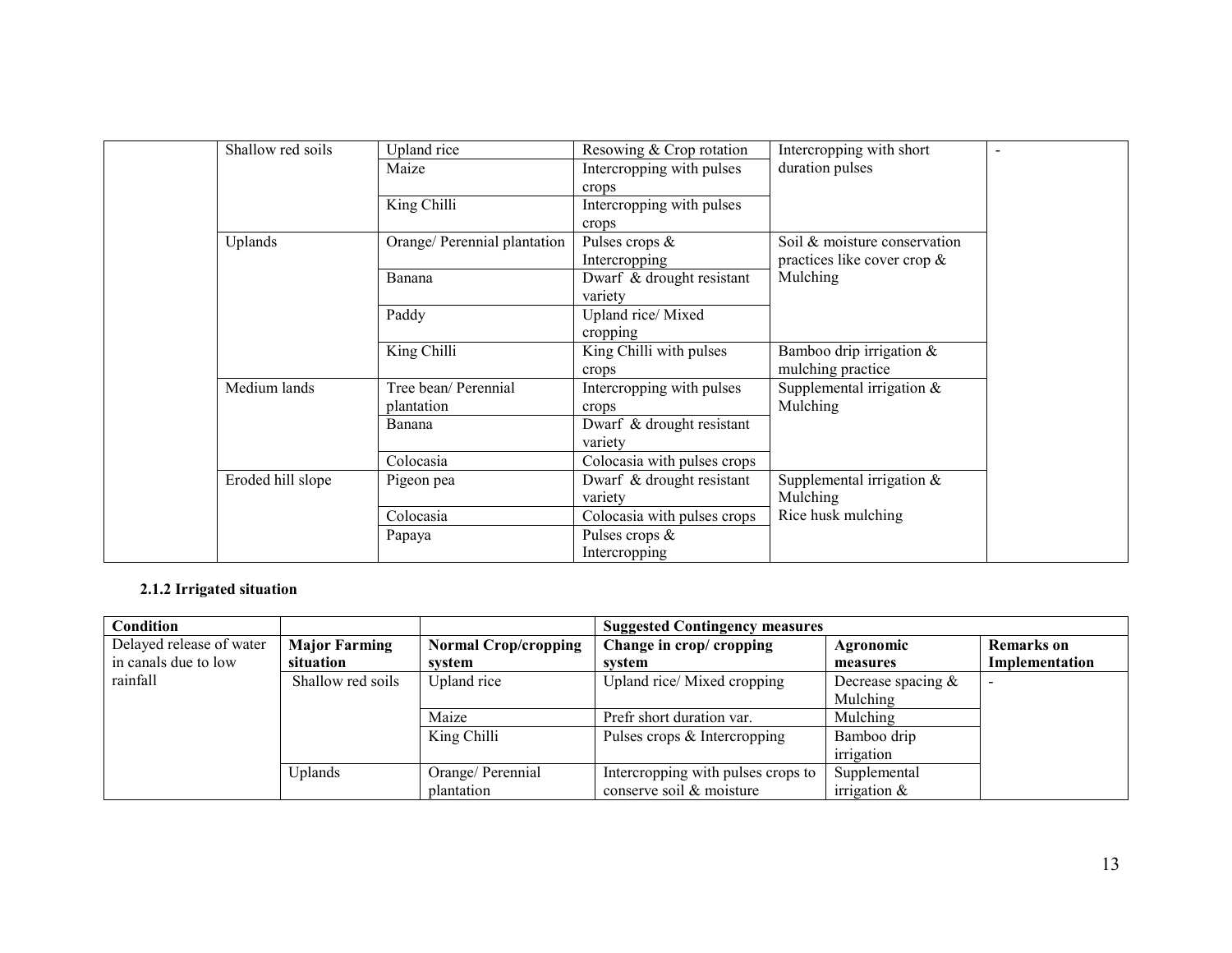|              | Tree bean/ Perennial<br>plantation |                                      | Mulching                                    |
|--------------|------------------------------------|--------------------------------------|---------------------------------------------|
|              | Pigeon pea/<br>Intercropping       | Dwarf & drought resistant<br>variety |                                             |
| Medium lands | Banana                             | Dwarf & drought resistant<br>variety | Supplemental<br>irrigation $\&$<br>Mulching |
|              | Paddy                              | Upland rice/Mixed cropping           | Decrease spacing $\&$<br>Mulching           |
|              | Chilli                             | Chilli with pulses crops             | Bamboo drip<br>irrigation $&$ mulching      |

| Condition                |                      |                              | <b>Suggested Contingency measures</b> |                         |                   |
|--------------------------|----------------------|------------------------------|---------------------------------------|-------------------------|-------------------|
| Limited release of water | <b>Major Farming</b> | <b>Normal Crop/cropping</b>  | Change in crop/ cropping              | Agronomic               | <b>Remarks</b> on |
| in canals due to low     | situation            | system                       | system                                | measures                | Implementation    |
| rainfall                 | Shallow red soils    | Upland rice                  | Upland rice/Mixed                     | Decrease spacing $&$    |                   |
|                          |                      |                              | cropping                              | Mulching                |                   |
|                          |                      | Maize                        | Maize short duration var.             | Mulching                |                   |
|                          |                      | King Chilli                  | Pulses crops $\&$                     | Bamboo drip             |                   |
|                          |                      |                              | Intercropping                         | irrigation              |                   |
|                          | Uplands              | Orange/ Perennial plantation | Pulses crops $\&$                     | Supplemental            |                   |
|                          |                      |                              | Intercropping                         | irrigation $\&$         |                   |
|                          |                      | Tree bean/ Perennial         | Intercropping with pulses             | Mulching                |                   |
|                          |                      | plantation                   | crops                                 |                         |                   |
|                          |                      | Pigeon pea/ Intercropping    | Dwarf & drought resistant             |                         |                   |
|                          |                      |                              | variety                               |                         |                   |
|                          | Medium lands         | Banana                       | Dwarf & drought resistant             | Supplemental            |                   |
|                          |                      |                              | variety                               | irrigation $\&$         |                   |
|                          |                      |                              |                                       | Mulching                |                   |
|                          |                      | Paddy                        | Upland rice/Mixed                     | Decrease spacing $\&$   |                   |
|                          |                      |                              | cropping                              | Mulching                |                   |
|                          |                      | Chilli                       | King Chilli with pulses               | Bamboo drip             |                   |
|                          |                      |                              | crops                                 | irrigation $&$ mulching |                   |
|                          |                      |                              |                                       | practice                |                   |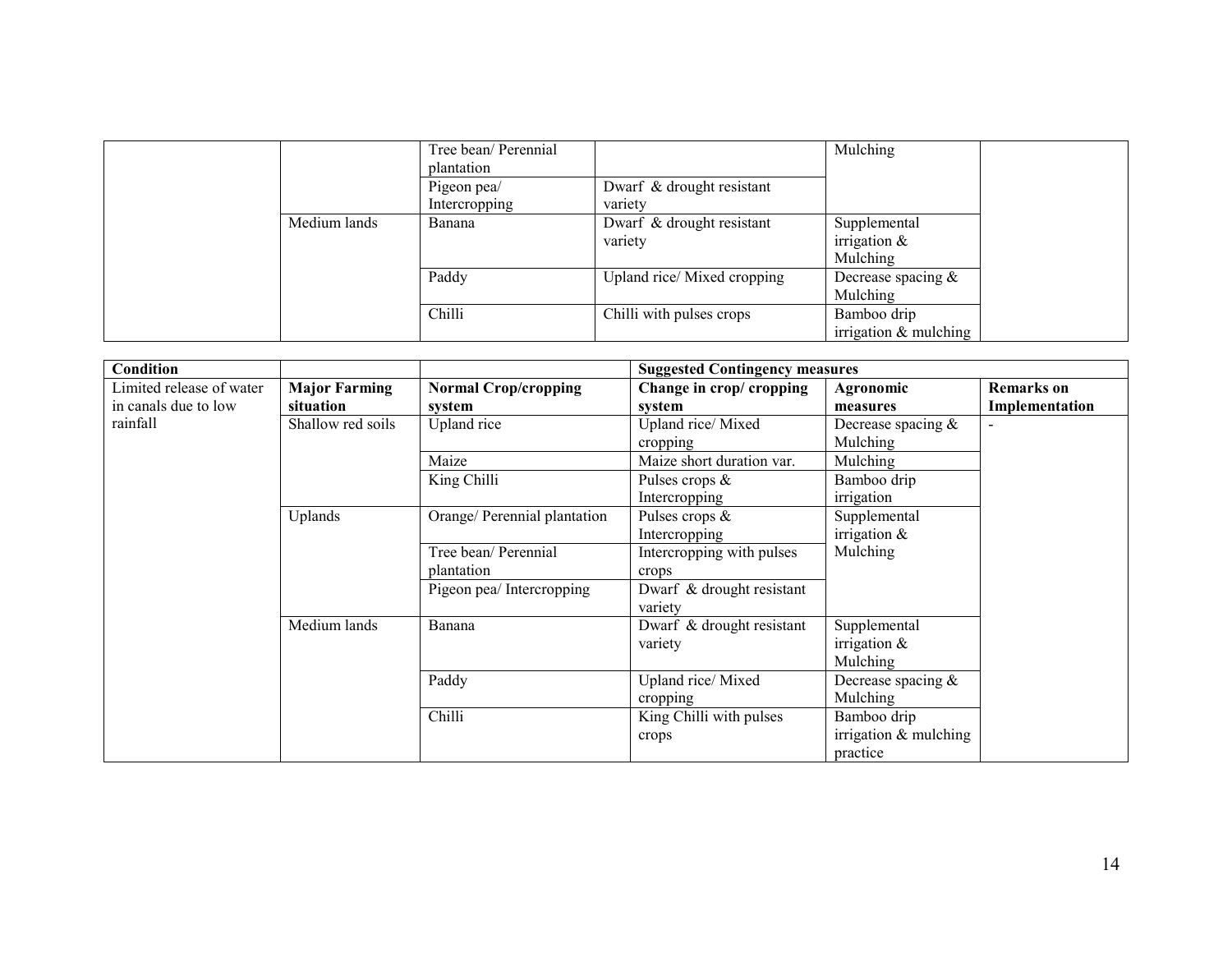| <b>Condition</b>        |                |                              | <b>Suggested Contingency measures</b> |                              |                   |
|-------------------------|----------------|------------------------------|---------------------------------------|------------------------------|-------------------|
| Non release of water in | Major          | <b>Normal Crop/cropping</b>  | Change in crop/ cropping              | <b>Agronomic measures</b>    | <b>Remarks</b> on |
| canals under delayed    | Farming        | system                       | system                                |                              | Implementation    |
| onset of monsoon in     | situation      |                              |                                       |                              |                   |
| catchment               | <b>Uplands</b> | Upland rice                  | Pulses                                | Decrease spacing $\&$        |                   |
|                         |                |                              |                                       | Mulching                     |                   |
|                         |                | Maize                        |                                       | Mulching                     |                   |
|                         |                | King Chilli                  |                                       | Bamboo drip irrigation       |                   |
|                         | Medium lands   | Tree bean/ Perennial         | Intercropping with pulses             | Supplemental irrigation $\&$ |                   |
|                         |                | plantation                   | crops                                 | Mulching                     |                   |
|                         |                | Orange/ Perennial plantation | Intercropping with pulses             | Cover crop & Mulching        |                   |
|                         |                |                              | crops to conserve soil $\&$           |                              |                   |
|                         |                |                              | moisture                              |                              |                   |
|                         |                | Pigeon pea/ Intercropping    | Dwarf & drought resistant             | Supplemental irrigation $&$  |                   |
|                         |                |                              | variety                               | Mulching                     |                   |

| Condition                  |                      |                              | <b>Suggested Contingency measures</b> |                       |                   |
|----------------------------|----------------------|------------------------------|---------------------------------------|-----------------------|-------------------|
| Lack of inflows into       | <b>Major Farming</b> | <b>Normal Crop/cropping</b>  | Change in crop/ cropping              | Agronomic             | <b>Remarks</b> on |
| tanks due to insufficient/ | situation            | system                       | system                                | measures              | Implementation    |
| delayed onset of           | Uplands              | Upland rice                  | Upland rice/Mixed                     | Decrease spacing $\&$ |                   |
| monsoon                    |                      |                              | cropping                              | Mulching              |                   |
|                            |                      | Maize                        | Maize short duration var.             | Mulching              |                   |
|                            |                      | King Chilli                  | Pulses crops $\&$                     | Bamboo drip           |                   |
|                            |                      |                              | Intercropping                         | irrigation            |                   |
|                            | Medium lands         | Tree bean/ Perennial         | Intercropping with pulses             | Supplemental          |                   |
|                            |                      | plantation                   | crops                                 | irrigation $\&$       |                   |
|                            |                      |                              |                                       | Mulching              |                   |
|                            |                      | Orange/ Perennial plantation |                                       | Cover crops $\&$      |                   |
|                            |                      |                              |                                       | Mulching              |                   |
|                            |                      | Pigeon pea/ Intercropping    | Dwarf & drought resistant             | Supplemental          |                   |
|                            |                      |                              | variety                               | irrigation $\&$       |                   |
|                            |                      |                              |                                       | Mulching              |                   |

|  | ondition | Suggested<br>tıngencv<br>measures<br>.ont |
|--|----------|-------------------------------------------|
|--|----------|-------------------------------------------|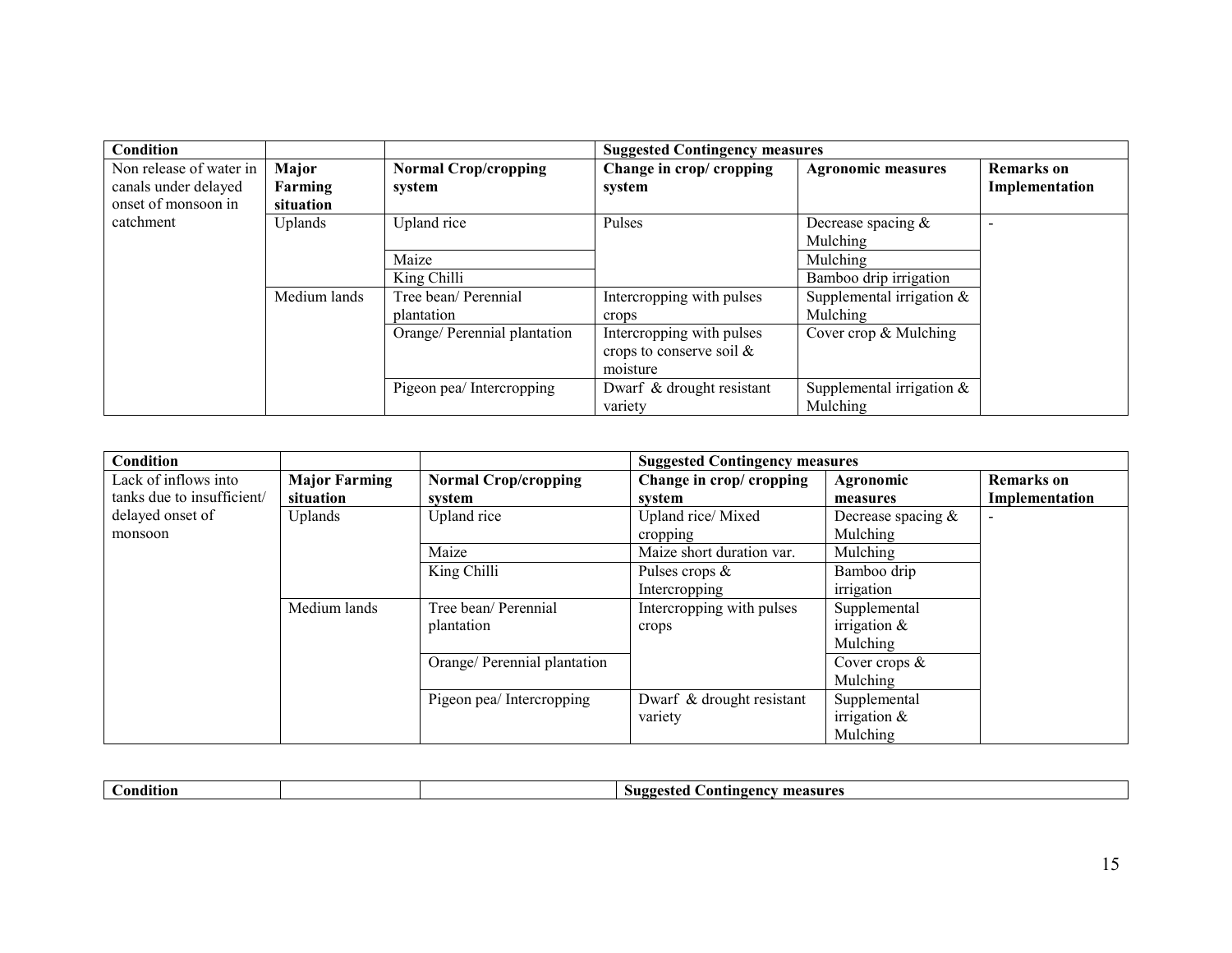| Insufficient groundwater | <b>Major Farming</b> | <b>Normal Crop/cropping</b> | Change in crop/cropping    | Agronomic             | <b>Remarks</b> on |
|--------------------------|----------------------|-----------------------------|----------------------------|-----------------------|-------------------|
| recharge due to low      | situation            | system                      | system                     | measures              | Implementation    |
| rainfall                 | Uplands              | Upland rice                 | Upland rice/Mixed cropping | Decrease spacing $\&$ |                   |
|                          |                      |                             |                            | Mulching              |                   |
|                          |                      | Maize                       | Pulses crops & Mixed       | Mulching              |                   |
|                          |                      |                             | cropping                   |                       |                   |
|                          |                      | King Chilli                 | King Chilli/Mixed cropping | Bamboo drip           |                   |
|                          |                      |                             |                            | irrigation $&$        |                   |
|                          |                      |                             |                            | Mulching              |                   |
|                          | Medium lands         | Tree bean/ Perennial        | Intercropping with pulses  | Supplemental          |                   |
|                          |                      | plantation                  | crops                      | irrigation $\&$       |                   |
|                          |                      | Orange/Perennial plantation |                            | Mulching              |                   |
|                          |                      | Pigeon pea/ Intercropping   | Dwarf & drought resistant  |                       |                   |
|                          |                      |                             | variety                    |                       |                   |

# 2.2 Unusual rains (untimely, unseasonal etc) (for both rainfed and irrigated situations)

| Condition                   | <b>Suggested contingency measure</b> |                        |                             |                      |
|-----------------------------|--------------------------------------|------------------------|-----------------------------|----------------------|
| Continuous high rainfall in | <b>Vegetative stage</b>              | <b>Flowering stage</b> | Crop maturity stage         | Post harvest         |
| a short span<br>leading to  |                                      |                        |                             |                      |
| water logging               |                                      |                        |                             |                      |
| Paddy                       | Provide drainage                     | Provide drainage       | Drain out                   | Shift to safer place |
|                             |                                      |                        | Harvesting at physiological |                      |
|                             |                                      |                        | maturity stage              |                      |
| Maize                       | Provide drainage                     | Provide drainage       | Drain out                   | Shift to safer place |
|                             |                                      |                        | Harvesting at physiological |                      |
|                             |                                      |                        | maturity stage              |                      |
| Colocasia                   | Provide drainage                     | Provide drainage       | Drain out                   | Shift to safer place |
|                             |                                      |                        | Harvesting at physiological |                      |
|                             |                                      |                        | maturity stage              |                      |
| Horticulture                |                                      |                        |                             |                      |
| Orange                      | Provide drainage                     | Provide drainage       | Drain out                   | Shift to safer place |
|                             |                                      |                        | Harvesting at physiological |                      |
|                             |                                      |                        | maturity stage              |                      |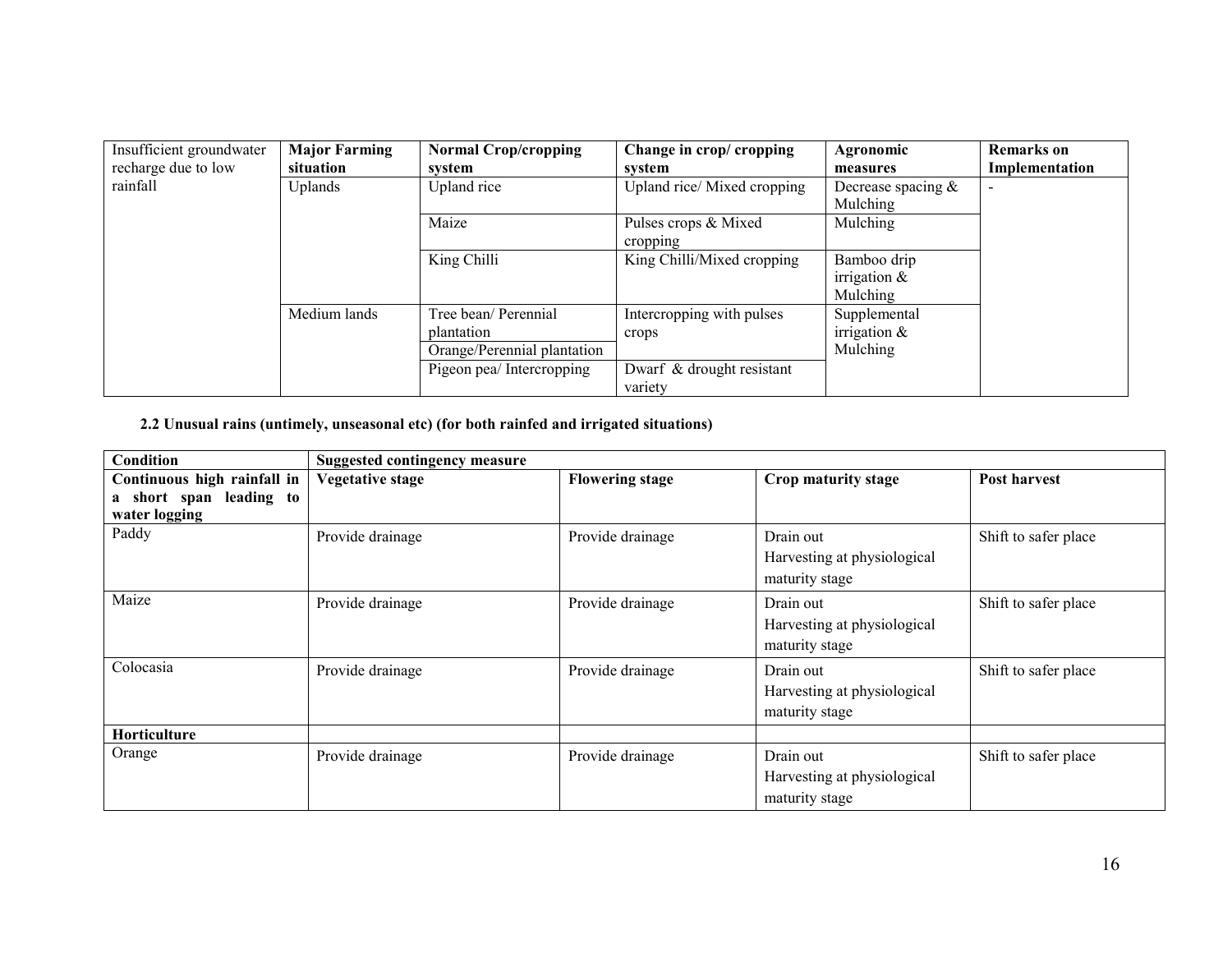| King chilli                                                          | Provide drainage | Provide drainage                     | Drain out<br>Harvesting at physiological<br>maturity stage |                     | Shift to safer place |              |
|----------------------------------------------------------------------|------------------|--------------------------------------|------------------------------------------------------------|---------------------|----------------------|--------------|
| Banana                                                               | Provide drainage | Provide drainage                     | Drain out<br>Harvesting at physiological<br>maturity stage |                     | Shift to safer place |              |
| Ginger                                                               | Provide drainage | Provide drainage                     | Drain out<br>Harvesting at physiological<br>maturity stage |                     | Shift to safer place |              |
| Turmeric                                                             | Provide drainage | Provide drainage                     | Drain out<br>Harvesting at physiological<br>maturity stage |                     | Shift to safer place |              |
| Heavy rainfall with high<br>speed winds in a short span <sup>2</sup> |                  |                                      |                                                            |                     |                      |              |
| Condition                                                            |                  | <b>Suggested contingency measure</b> |                                                            |                     |                      |              |
|                                                                      |                  | <b>Vegetative stage</b>              | <b>Flowering stage</b>                                     | Crop maturity stage |                      | Post harvest |
| Outbreak of pest and diseases due to unseasonal rains                |                  |                                      |                                                            |                     |                      |              |

#### 2.2 Floods- Not applicable

| Condition                                    | Suggested contingency measure                                                  |  |  |  |  |
|----------------------------------------------|--------------------------------------------------------------------------------|--|--|--|--|
| Transient water logging/partial inundation   | Vegetative stage<br>Seedling/nursery stage<br>At harvest<br>Reproductive stage |  |  |  |  |
| Continuous submergence for more than 2 davs" | Not applicable                                                                 |  |  |  |  |
| Sea water intrusion°                         |                                                                                |  |  |  |  |

# 2.4 Extreme events: Heat wave/Cold wave/Frost/Hailstorm/Cyclone

| <b>Extreme event type</b> | <b>Suggested contingency measure</b>                                                         |  |  |  |  |
|---------------------------|----------------------------------------------------------------------------------------------|--|--|--|--|
|                           | <b>Vegetative stage</b><br>Seedling/nursery stage<br><b>Reproductive stage</b><br>At harvest |  |  |  |  |
| <b>Heat wave</b>          | Not applicable                                                                               |  |  |  |  |
| Cold wave                 |                                                                                              |  |  |  |  |
| Frost                     | Not applicable                                                                               |  |  |  |  |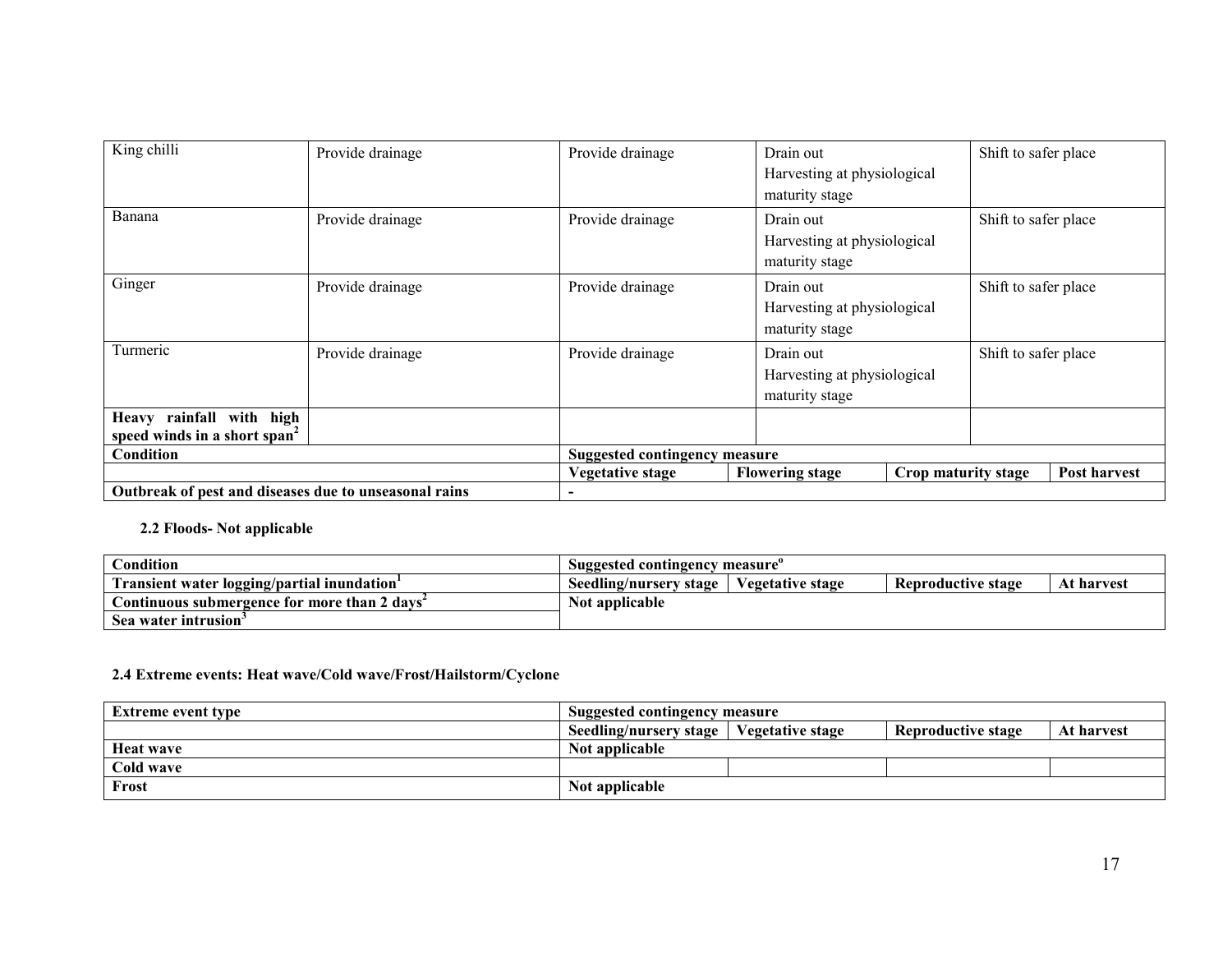| Hailstorm         |                   |  |  |
|-------------------|-------------------|--|--|
| $\sim$<br>`vclone | applicable<br>Not |  |  |

# 2.5 Contingency strategies for Livestock, Poultry & Fisheries

|                                | <b>Suggested contingency measure</b>                                                                                                                                                                                                                                  |                                                                                                                                                                                                                                     |                                                            |  |  |
|--------------------------------|-----------------------------------------------------------------------------------------------------------------------------------------------------------------------------------------------------------------------------------------------------------------------|-------------------------------------------------------------------------------------------------------------------------------------------------------------------------------------------------------------------------------------|------------------------------------------------------------|--|--|
|                                | Before the event <sup>s</sup>                                                                                                                                                                                                                                         | During the event                                                                                                                                                                                                                    | After the event <sup>s</sup>                               |  |  |
| <b>Drought</b>                 |                                                                                                                                                                                                                                                                       |                                                                                                                                                                                                                                     |                                                            |  |  |
| Feed and fodder availability   | Storage of straw<br>Making hay and silage out of $\vert 2$ .<br>locally available fodder/grasses                                                                                                                                                                      | Rationale use of stored feed<br>Use of unconventional feed<br>like tree<br>leaves,<br>resources<br>banana plantame and other<br>edible leaves.                                                                                      | for<br>Awareness<br>the<br>preparedness<br>to<br>farmers.  |  |  |
| Drinking water                 |                                                                                                                                                                                                                                                                       |                                                                                                                                                                                                                                     |                                                            |  |  |
| Health and disease management  | Timely vaccination against the<br>dangerous diseases prevalent in<br>the region.<br>Regular de-warming<br>2<br>Good feeding and nutritional<br>3.<br>for<br>better<br>management<br>performance                                                                       | vitamin<br>Mineral<br>and<br>supplement<br>supplement<br>to<br>deficiencies may occur due to<br>unavailability<br>less<br><sub>or</sub><br>availability of grass/fodder.<br>More attention towards bio-<br>$\sqrt{2}$ .<br>security |                                                            |  |  |
| <b>Floods</b>                  | Sometimes occur in the river bank where habitats are not present. It may cause damage to the agricultural<br>crops. Usually the grassland/fodderland is not affected.<br>It is also not necessary to take special care for drinking water or health related problems. |                                                                                                                                                                                                                                     |                                                            |  |  |
| Feed and fodder availability   |                                                                                                                                                                                                                                                                       |                                                                                                                                                                                                                                     |                                                            |  |  |
| Drinking water                 | $\blacksquare$                                                                                                                                                                                                                                                        | $\blacksquare$                                                                                                                                                                                                                      |                                                            |  |  |
| Health and disease management  | $\overline{\phantom{0}}$                                                                                                                                                                                                                                              |                                                                                                                                                                                                                                     |                                                            |  |  |
| Cyclone                        | $\blacksquare$                                                                                                                                                                                                                                                        | $\overline{\phantom{0}}$                                                                                                                                                                                                            |                                                            |  |  |
| Feed and fodder availability   | $\blacksquare$                                                                                                                                                                                                                                                        | $\blacksquare$                                                                                                                                                                                                                      |                                                            |  |  |
| Drinking water                 |                                                                                                                                                                                                                                                                       |                                                                                                                                                                                                                                     |                                                            |  |  |
| Health and disease management  | Proper housing for animals to protect<br>them from such incidence.                                                                                                                                                                                                    |                                                                                                                                                                                                                                     |                                                            |  |  |
| <b>Heat wave and Cold wave</b> |                                                                                                                                                                                                                                                                       |                                                                                                                                                                                                                                     |                                                            |  |  |
| Shelter/environment management | Housing with proper ventilation<br>Construction of animal house<br>$\overline{2}$ .                                                                                                                                                                                   | Use jute sac/gunny bag to covet<br>animals' body                                                                                                                                                                                    | Take necessary steps to<br>alleviate stress to the animals |  |  |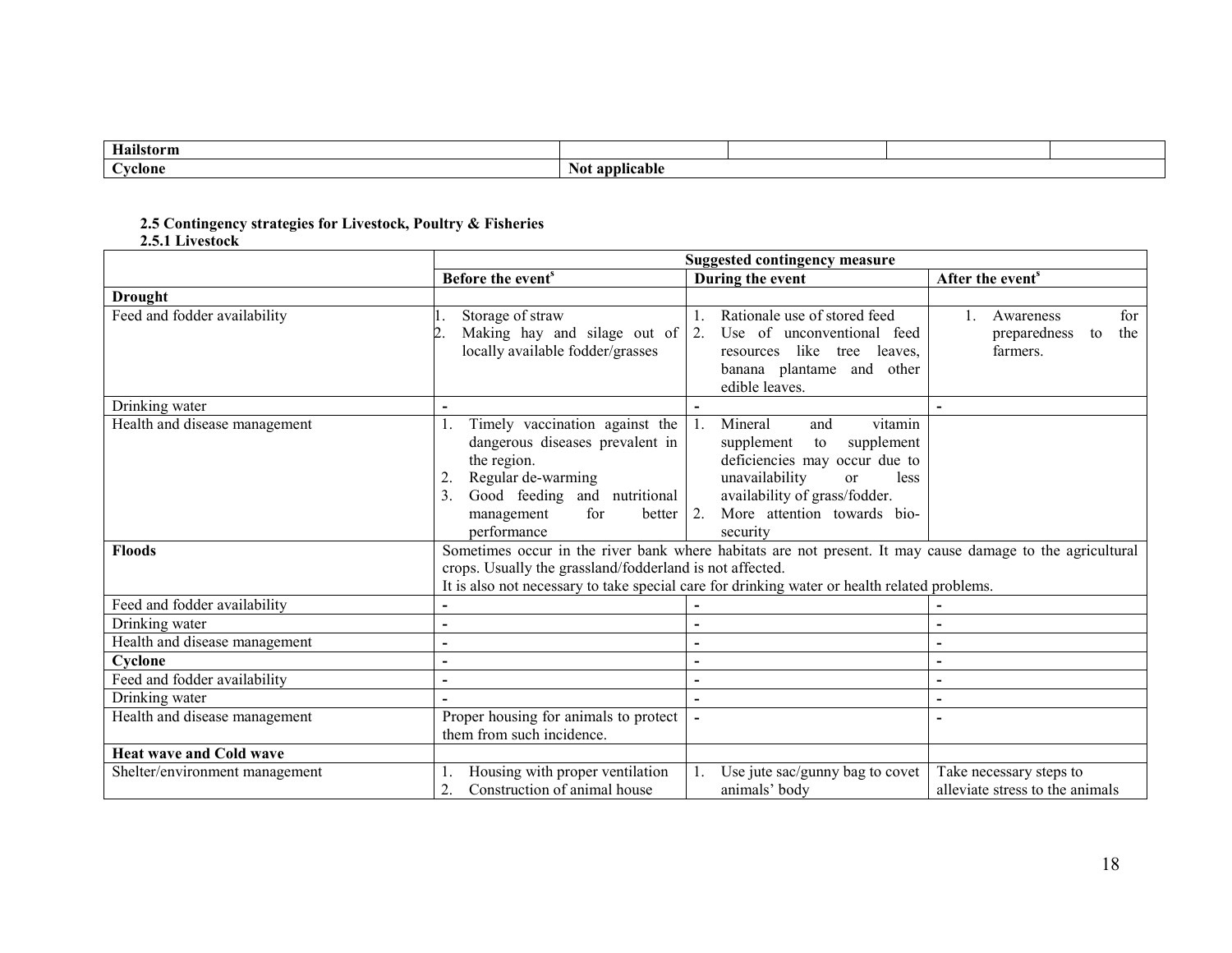|                               | under shady trees.<br>Stocking fire wood, charcoal,<br>paddy husk | Burning of charcoal, burning of<br>,<br>paddy husk, |  |
|-------------------------------|-------------------------------------------------------------------|-----------------------------------------------------|--|
| Health and disease management |                                                                   |                                                     |  |

## 2.5.2 Poultry

|                               | <b>Suggested contingency measure</b>                                                                                                                            | Convergence/linkages with<br>ongoing programs, if any                                                                                                                                                                                                                                                                      |                                                     |                          |
|-------------------------------|-----------------------------------------------------------------------------------------------------------------------------------------------------------------|----------------------------------------------------------------------------------------------------------------------------------------------------------------------------------------------------------------------------------------------------------------------------------------------------------------------------|-----------------------------------------------------|--------------------------|
|                               | Before the event <sup>s</sup>                                                                                                                                   |                                                                                                                                                                                                                                                                                                                            | After the event                                     |                          |
|                               |                                                                                                                                                                 | During the event                                                                                                                                                                                                                                                                                                           |                                                     |                          |
| <b>Drought</b>                |                                                                                                                                                                 |                                                                                                                                                                                                                                                                                                                            |                                                     |                          |
| Shortage of Feed ingredients  | Storage of concentrated<br>feed available in the<br>market or prepared by the<br>locally<br>available<br>ingredients in cool & dry<br>place with proper packing | Supply stored feed<br>1.<br>mixing with locally<br>available<br>feed<br>ingredients and or<br>tender leaves of wild<br>vegetable.<br>2.<br>Supply<br>of<br>multi<br>vitamin and<br>multi<br>minerals<br>preparation.<br>For layers- supply of<br>3.<br>calcium sources like<br>shell grit, limestone<br>etc. through feed. | Proper management of the<br>birds including feeding |                          |
| Drinking water                | Clean drinking water                                                                                                                                            | Clean drinking water                                                                                                                                                                                                                                                                                                       | Clean drinking water                                |                          |
| Health and disease management | Maintain<br>hygienic<br>measures at the farm<br>premises<br>Vaccine at different<br>$\overline{2}$ .<br>stage of their life                                     | Supply of clean $\&$<br>1.<br>cool drinking water<br>2.<br>Supplementation of<br>multivitamins<br>to<br>alleviate stress                                                                                                                                                                                                   |                                                     |                          |
| <b>Floods</b>                 | $\blacksquare$                                                                                                                                                  | $\overline{\phantom{0}}$                                                                                                                                                                                                                                                                                                   | $\blacksquare$                                      | $\overline{\phantom{a}}$ |
| Shortage of Feed ingredients  | $\blacksquare$                                                                                                                                                  | $\blacksquare$                                                                                                                                                                                                                                                                                                             | $\blacksquare$                                      | $\overline{\phantom{a}}$ |
| Drinking water                |                                                                                                                                                                 | $\overline{a}$                                                                                                                                                                                                                                                                                                             |                                                     |                          |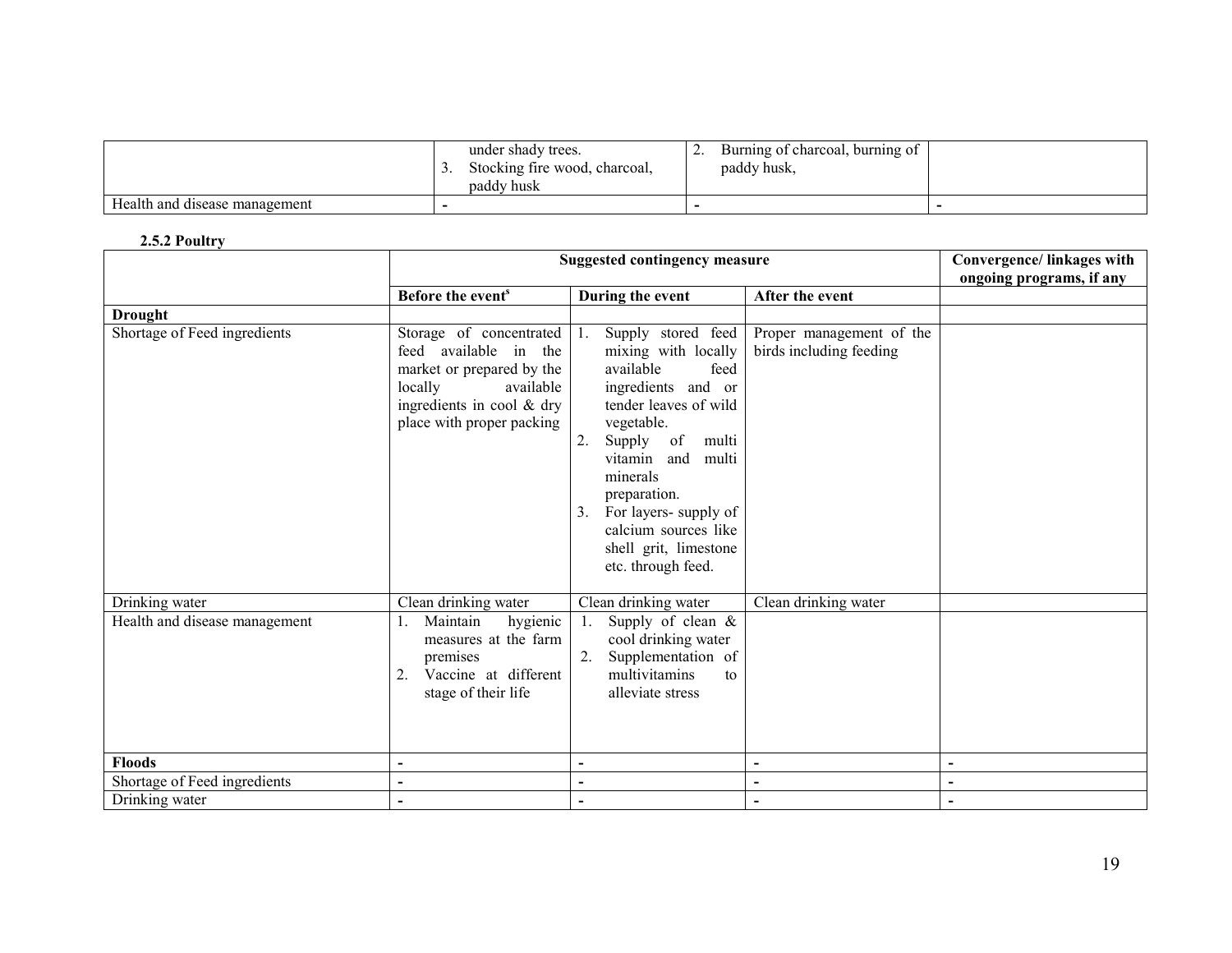| Health and disease management  |                                                                                                                                                        |                                                                                                 |                                                               |                          |
|--------------------------------|--------------------------------------------------------------------------------------------------------------------------------------------------------|-------------------------------------------------------------------------------------------------|---------------------------------------------------------------|--------------------------|
| Cyclone                        |                                                                                                                                                        | -                                                                                               |                                                               | $\overline{\phantom{0}}$ |
| Shortage of Feed ingredients   |                                                                                                                                                        | -                                                                                               | $\overline{\phantom{0}}$                                      | $\overline{\phantom{0}}$ |
| Drinking water                 |                                                                                                                                                        | -                                                                                               |                                                               | $\overline{\phantom{0}}$ |
| Health and disease management  |                                                                                                                                                        |                                                                                                 |                                                               |                          |
| <b>Heat wave and Cold wave</b> |                                                                                                                                                        |                                                                                                 |                                                               |                          |
| Shelter/environment management | Housing with proper<br>ventilation<br>Construction of<br>2.<br>animal house under<br>shady trees.<br>Stocking fire wood,<br>3.<br>charcoal, paddy husk | Burning of<br>charcoal, burning of<br>paddy husk to<br>provide heat<br>Proper ventilation<br>2. | Take necessary steps to<br>alleviate stress to the<br>animals |                          |
| Health and disease management  | antibiotics<br>of<br>Use<br>during first week of<br>their life.<br>Vaccine at different<br>stage of their life                                         |                                                                                                 |                                                               |                          |

## 2.5.3 Fisheries/Aquaculture- not applicable

|                                                    | <b>Suggested contingency measures</b> |                  |                 |  |  |
|----------------------------------------------------|---------------------------------------|------------------|-----------------|--|--|
|                                                    | Before the event <sup>s</sup>         | During the event | After the event |  |  |
| 1)Drought                                          |                                       |                  |                 |  |  |
| A. Capture                                         |                                       |                  |                 |  |  |
| Marine                                             |                                       |                  |                 |  |  |
| Inland                                             |                                       |                  |                 |  |  |
| (i) Shallow water depth due to insufficient        |                                       |                  |                 |  |  |
| rains/inflow                                       |                                       |                  |                 |  |  |
| (ii) Changes in water quality                      |                                       |                  |                 |  |  |
| (iii) Any other                                    |                                       |                  |                 |  |  |
| <b>B.</b> Aquaculture                              |                                       |                  |                 |  |  |
| (i) Shallow water depth due to insufficient        |                                       |                  |                 |  |  |
| rains/inflow                                       |                                       |                  |                 |  |  |
| (ii) Impact of salt load build up in ponds/Changes |                                       |                  |                 |  |  |
| in water quality                                   |                                       |                  |                 |  |  |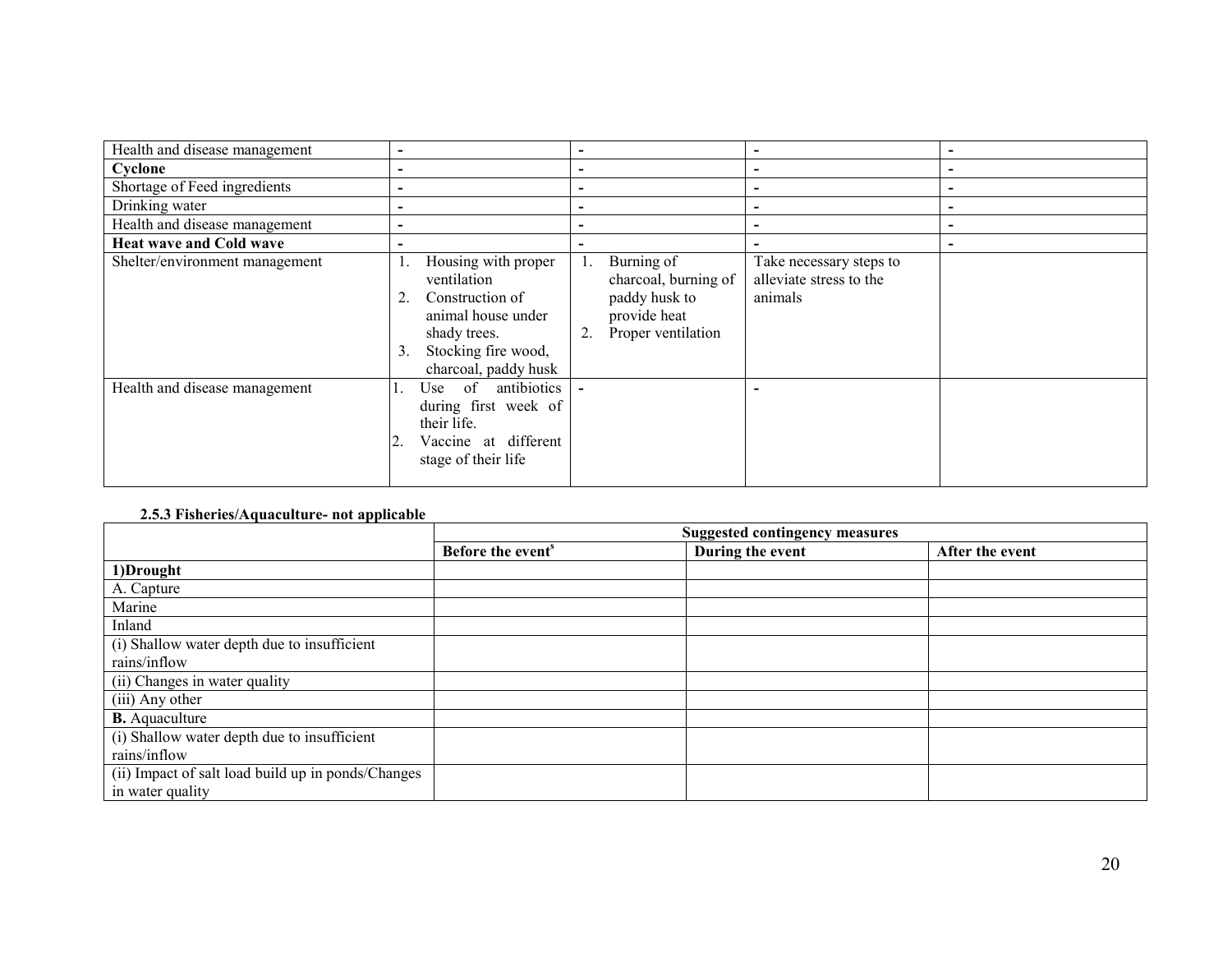| (iii) Any other                                     |  |  |
|-----------------------------------------------------|--|--|
| 2. Floods                                           |  |  |
| A. Capture                                          |  |  |
| Marine                                              |  |  |
| Inland                                              |  |  |
| (i) Average compensation paid due to loss of        |  |  |
| human life                                          |  |  |
| (ii) No. of boats/nets damaged                      |  |  |
| (iii) No. of houses damaged                         |  |  |
| $(iv)$ Loss of stock                                |  |  |
| (v) Changes in water quality                        |  |  |
| (vi) Health and diseases                            |  |  |
| <b>B.</b> Aquaculture                               |  |  |
| (i) Inundation with flood                           |  |  |
| (ii) Water continuation and changes in water        |  |  |
| quality                                             |  |  |
| (iii) Health and diseases                           |  |  |
| (iv) Loss of stock and inputs (feed, chemicals etc) |  |  |
| (v) Infrastructure damage (pumps, aerators, huts    |  |  |
| etc)                                                |  |  |
| $(vi)$ Any other                                    |  |  |
| 3. Cyclone/Tsunami                                  |  |  |
| A. Capture                                          |  |  |
| Marine                                              |  |  |
| (i) Average compensation paid due to loss of        |  |  |
| fishermen life                                      |  |  |
| (ii) Average no. of boats/nets damaged              |  |  |
| (iii) Avg. no. of houses damaged                    |  |  |
| $(iv)$ Loss of stock                                |  |  |
| (v) Changes in water quality                        |  |  |
| (vi) Health and diseases                            |  |  |
| Inland                                              |  |  |
| <b>B.</b> Aquaculture                               |  |  |
| (i) Overflow/flooding of ponds                      |  |  |
| (ii) Changes in water quality (fresh water/brackish |  |  |
| water ratio)                                        |  |  |